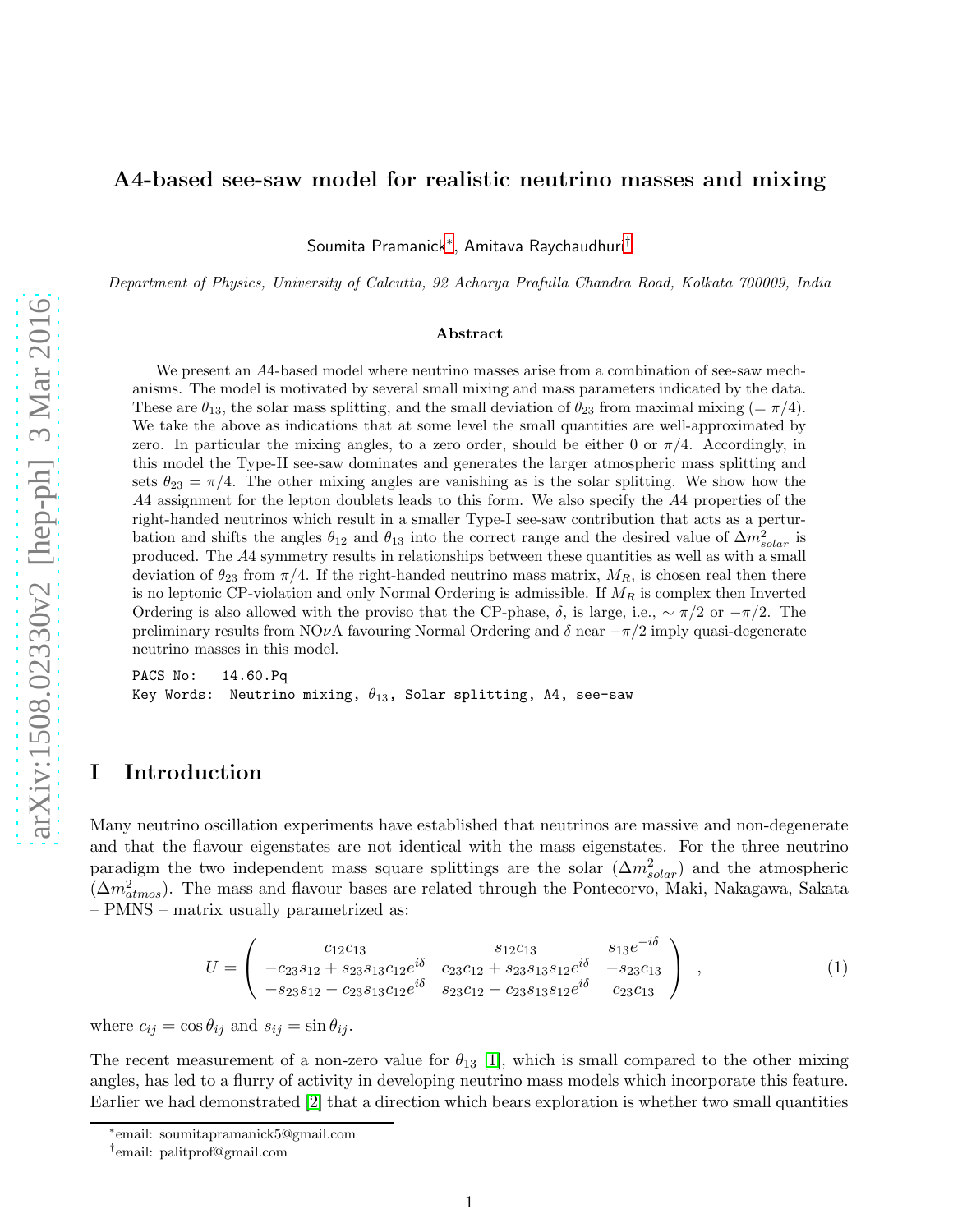in the neutrino sector, namely,  $\theta_{13}$  and the ratio,  $R \equiv \Delta m_{solar}^2 / \Delta m_{atmos}^2$ , could in fact be related to each other, both resulting from a small perturbation. Subsequently we had shown [\[3\]](#page-20-2) that it is possible to envisage scenarios where only the larger  $\Delta m^2_{atmos}$  and  $\theta_{23} = \pi/4$  are present in a basic structure of neutrino mass and mixing and the rest of the quantities, namely,  $\theta_{13}, \theta_{12}$ , the deviation of  $\theta_{23}$  from  $\pi/4$ , and  $\Delta m_{solar}^2$  all have their origin in a smaller see-saw induced perturbation<sup>[1](#page-1-0)</sup>. Obviously, this gets reflected in constraints on the measured quantities. A vanishing  $\theta_{13}$  follows rather easily from certain symmetries and indeed many of the newer models are based on perturbations of such structures [\[5,](#page-20-3) [6\]](#page-21-0).

Encouraged by the success of this program we present here a model based on the group A4 which relies on the see-saw mechanism  $[7]$  in which the lightest neutrino mass,  $m_0$ , the see-saw scale and one other parameter determine  $\theta_{13}$ , R,  $\theta_{12}$ , and the deviation of  $\theta_{23}$  from  $\pi/4$ . If this last parameter is complex then the CP-phase  $\delta$  is also a prediction. Here, the atmospheric mass splitting is taken as an input which together with the lightest neutrino mass completely defines the unperturbed mass matrix generated by the Type-II see-saw. The size of the perturbation is determined by the Type-I see-saw and is of the form  $m_D^2/m_R$  where  $m_D$  and  $m_R$  respectively are the scale of the Dirac and right-handed Majorana mass terms.

After a brief summary of the A4 group properties and the structure of the model in the following section we describe the implications of the model in the next section. The comparison of this model with the experimental data appears next. We end with our conclusions. The model has a rich scalar field content. In an Appendix we discuss the A4 invariant scalar potential and the conditions under which the desired potential minimum can be realized.

It should be noted that neutrino mass models based on A4 have also been investigated earlier [\[8,](#page-21-2) [9,](#page-21-3) [10\]](#page-21-4). In a majority of them the neutrino mass matrix is obtained from a Type-II see-saw and the earlier emphasis was on obtaining tribimaximal mixing. Recent work has focussed on obtaining more realistic mixing patterns [\[11\]](#page-21-5) sometimes taking recourse to breaking of A4 symmetry [\[12\]](#page-21-6). Our work is unique in two respects. Firstly, it uses a combination of Type-II and Type-I see-saw mechanisms where the former yields mixing angles which are either vanishing ( $\theta_{12}$  and  $\theta_{13}$ ) or maximal – i.e.,  $\pi/4 - (\theta_{23})$  while keeping the solar splitting absent. This kind of a scenario has not been considered before. The Type-I see-saw acting as a perturbation results in a non-zero CP-phase and realistic mixing angles while at the same time creating the correct solar splitting. Secondly, all this is accomplished keeping the A4 symmetry intact.

# II The Model

A4 is the group of even permutations of four objects comprising of 12 elements which can be generated using the two basic permutations S and T satisfying  $S^2 = T^3 = (ST)^3 = \mathbb{I}$ . The group has four inequivalent irreducible representations one of 3 dimension and three of 1 dimension denoted by 1, 1 ′ and 1''. The one-dimensional representations are all singlets under S and transform as 1,  $\omega$ , and  $\omega^2$ under T respectively, where  $\omega$  is the cube root of unity. Thus  $1' \times 1'' = 1$ .

<span id="page-1-0"></span> $1<sup>1</sup>$ Early work on neutrino mass models where some variables are much smaller than others can be found in [\[4\]](#page-20-4).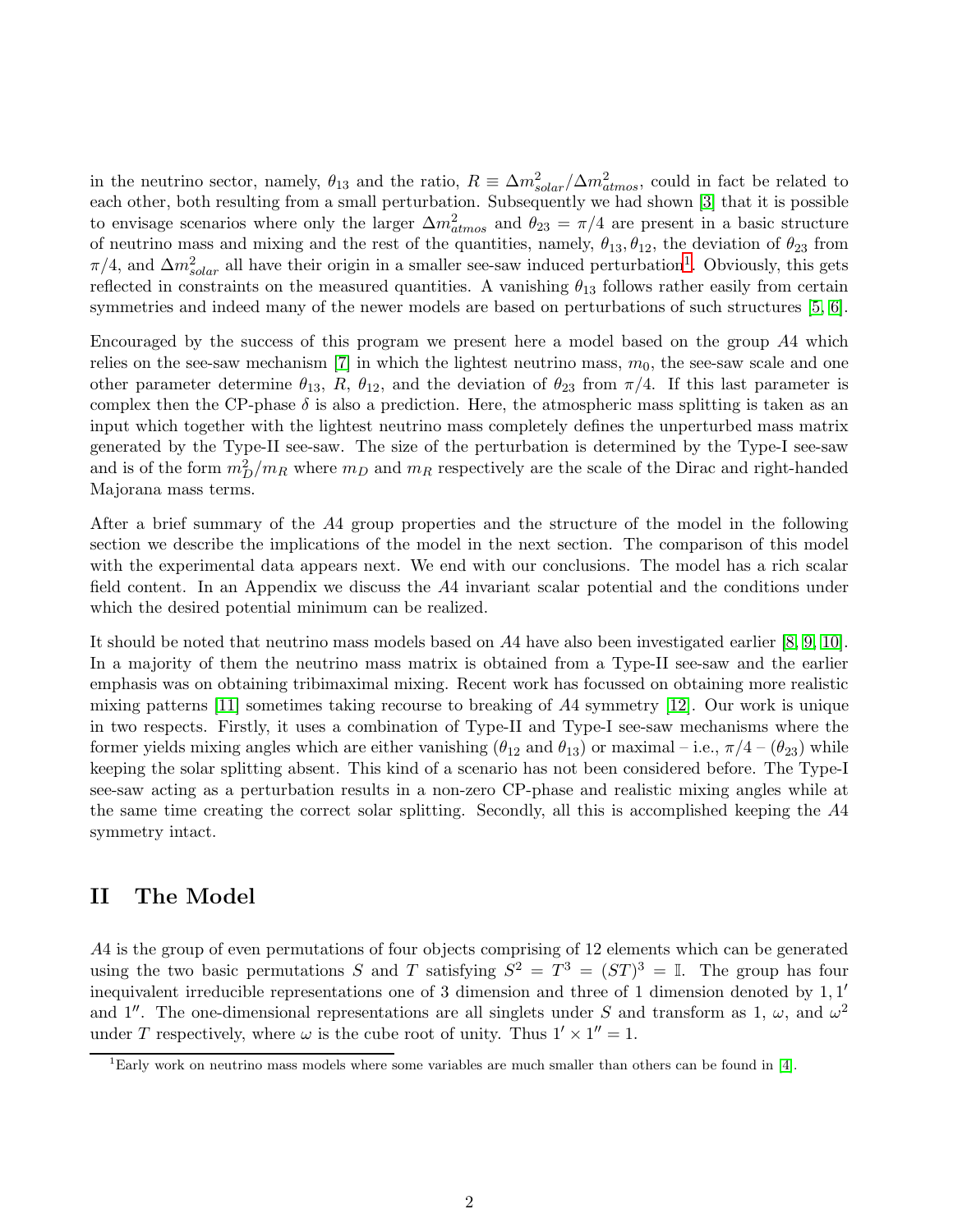| Fields                       | Notations        | A4                 | $SU(2)_L$<br>(Y | L |
|------------------------------|------------------|--------------------|-----------------|---|
| Left-handed leptons          | $(\nu_i, l_i)_L$ | 3                  | $2(-1)$         |   |
| Right-handed charged leptons | $l_{1R}$         | 1                  |                 |   |
|                              | $l_{2R}$         | $1^{\prime}$       | $1(-2)$         |   |
|                              | $l_{3R}$         | $1^{\prime\prime}$ |                 |   |
| Right-handed neutrinos       | $N_{iR}$         | 3                  |                 |   |

<span id="page-2-1"></span>Table 1: The fermion content of the model. The transformation properties under A4 and  $SU(2)_L$  are *shown. The hypercharge of the fields,* Y *, and their lepton number,* L*, are also indicated.*

For the three-dimensional representation

$$
S = \begin{pmatrix} 1 & 0 & 0 \\ 0 & -1 & 0 \\ 0 & 0 & -1 \end{pmatrix} \quad \text{and} \quad T = \begin{pmatrix} 0 & 1 & 0 \\ 0 & 0 & 1 \\ 1 & 0 & 0 \end{pmatrix} . \tag{2}
$$

This representation satisfies the product rule

<span id="page-2-2"></span>
$$
3 \otimes 3 = 1 \oplus 1' \oplus 1'' \oplus 3 \oplus 3 . \tag{3}
$$

The two triplets arising from the product of  $3_a \equiv a_i$  and  $3_b \equiv b_i$ , where  $i = 1, 2, 3$ , can be identified as  $3_c \equiv c_i$  and  $3_d \equiv d_i$  with

<span id="page-2-3"></span>
$$
c_i = \left(\frac{a_2b_3 + a_3b_2}{2}, \frac{a_3b_1 + a_1b_3}{2}, \frac{a_1b_2 + a_2b_1}{2}\right) , or, c_i \equiv \alpha_{ijk}a_jb_k ,
$$
  

$$
d_i = \left(\frac{a_2b_3 - a_3b_2}{2}, \frac{a_3b_1 - a_1b_3}{2}, \frac{a_1b_2 - a_2b_1}{2}\right) , or, d_i \equiv \beta_{ijk}a_jb_k , (i, j, k, are cyclic) . (4)
$$

In this notation the one-dimensional representations in the  $3 \otimes 3$  product can be written as:

<span id="page-2-4"></span>
$$
1 = a_1b_1 + a_2b_2 + a_3b_3 \equiv \rho_{1ij}a_ib_j ,\n1' = a_1b_1 + \omega^2 a_2b_2 + \omega a_3b_3 \equiv \rho_{3ij}a_ib_j ,\n1'' = a_1b_1 + \omega a_2b_2 + \omega^2 a_3b_3 \equiv \rho_{2ij}a_ib_j .
$$
\n(5)

Further details of the group A4 are available in the literature [\[8,](#page-21-2) [9\]](#page-21-3).

In the proposed model the left-handed lepton doublets of the three flavours are assumed to form an A4 triplet while the right-handed charged leptons are taken as  $1(e_R)$ ,  $1'(\mu_R)$ , and  $1''(\tau_R)$  under A4. The remaining leptons, the right-handed neutrinos, form an A4 triplet<sup>[2](#page-2-0)</sup>. The lepton content of the model

<span id="page-2-0"></span><sup>&</sup>lt;sup>2</sup>We closely follow the notation of  $[8]$ .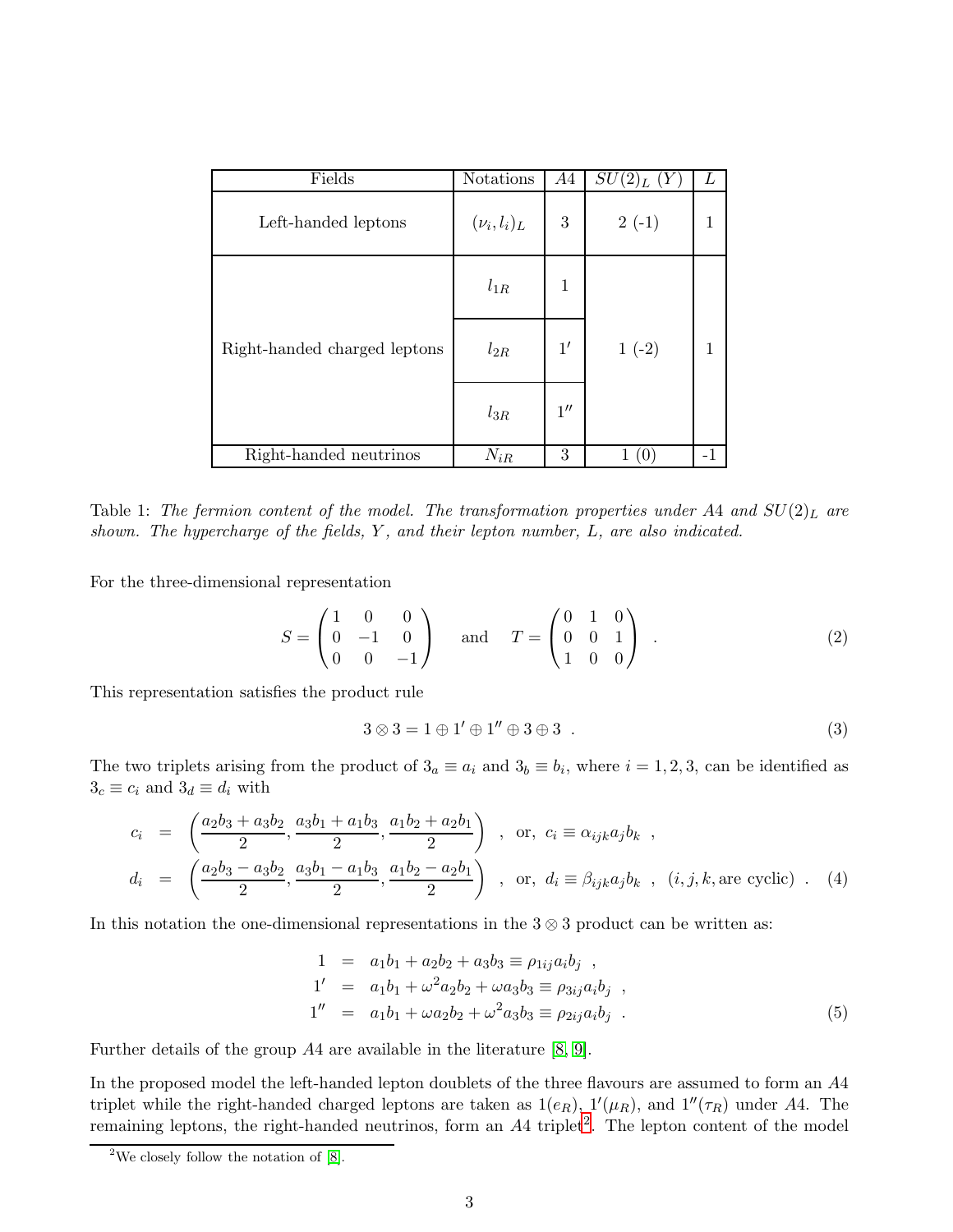| Purpose                    | Notations                                                                                                                                                                                                                                                                                                                                                                                                                                            | A4                          | $SU(2)_L$<br>(Y)     | L                    | vev                                                                                                                                            |
|----------------------------|------------------------------------------------------------------------------------------------------------------------------------------------------------------------------------------------------------------------------------------------------------------------------------------------------------------------------------------------------------------------------------------------------------------------------------------------------|-----------------------------|----------------------|----------------------|------------------------------------------------------------------------------------------------------------------------------------------------|
| Charged fermion mass       | $\Phi = \begin{pmatrix} \phi_1^+ & \phi_1^0 \\ \phi_2^+ & \phi_2^0 \\ \phi_2^+ & \phi_2^0 \end{pmatrix}$                                                                                                                                                                                                                                                                                                                                             | $\boldsymbol{3}$            |                      |                      | 2 (1) $\begin{pmatrix} 0 \\ 0 \end{pmatrix}$ $\langle \Phi \rangle = \frac{v}{\sqrt{3}} \begin{pmatrix} 0 & 1 \\ 0 & 1 \\ 0 & 1 \end{pmatrix}$ |
| Neutrino Dirac mass        | $\eta = (\eta^0, \eta^-)$                                                                                                                                                                                                                                                                                                                                                                                                                            | 1                           | $2(-1)$              | $\overline{2}$       | $\langle \eta \rangle = (0, u)$                                                                                                                |
| Type-I see-saw mass        | $\hat{\Delta}^L = \begin{pmatrix} \Delta_1^{\text{TT}} & \Delta_1^{\text{T}} & \Delta_2^{\text{V}} \\ \hat{\Delta}_2^{\text{++}} & \hat{\Delta}_2^{\text{+}} & \hat{\Delta}_2^0 \\ \hat{\Delta}_3^{\text{++}} & \hat{\Delta}_3^{\text{+}} & \hat{\Delta}_3^0 \end{pmatrix}^{\text{T}}$ 3 (2) $\begin{bmatrix} 3 & 0 \\ 0 & 0 \end{bmatrix}$ $\langle \hat{\Delta}^L \rangle = v_L \begin{pmatrix} 0 & 0 & 1 \\ 0 & 0 & 0 \\ 0 & 0 & 0 \end{pmatrix}$ |                             |                      |                      |                                                                                                                                                |
| Type-I see-saw mass        | $\Delta_{\zeta}^{L}=(\Delta_{\zeta}^{++},\Delta_{\zeta}^{+},\Delta_{\zeta}^{0})^{L}$                                                                                                                                                                                                                                                                                                                                                                 | 1<br>1'<br>$\overline{1''}$ | 3(2)<br>3(2)<br>3(2) | $-2$<br>$-2$<br>$-2$ | $=(0,0,u_L)$<br>$= (0,0,u_L)$<br>$\Delta_2^L$<br>$\langle \Delta_3^L \rangle = (0,0,u_L)$                                                      |
| Right-handed neutrino mass | $\hat{\Delta}^R = \begin{pmatrix} \Delta_1^0 \\ \hat{\Delta}_2^0 \\ \hat{\Delta}_3^0 \end{pmatrix}^{\text{R}}$                                                                                                                                                                                                                                                                                                                                       | $\sqrt{3}$                  | 1(0)                 |                      | $\begin{pmatrix} 2 \end{pmatrix}$ $\langle \hat{\Delta}^R \rangle = v_R \begin{pmatrix} 1 \ \omega^2 \ \omega \end{pmatrix}$                   |
| Right-handed neutrino mass | $\Delta_3^R = (\Delta_3^0)^R$                                                                                                                                                                                                                                                                                                                                                                                                                        | $1^{\prime\prime}$          | 1(0)                 | $\overline{2}$       | $\langle \Delta_3^R \rangle = u_R$                                                                                                             |

<span id="page-3-2"></span>Table 2: The scalar content of the model. The transformation properties under A4 and  $SU(2)_L$  are *shown. The hypercharge of the fields,* Y *, their lepton number,* L*, and the vacuum expectation values are also indicated.*

with the A4 and  $SU(2)_L$  properties as well as the lepton number assignments is shown in Table [1.](#page-2-1) Note that the right-handed neutrinos are assigned lepton number -1. This choice is made to ensure that the neutrino Dirac mass matrix takes a form proportional to the identity matrix, as we remark in the following. The assignment of A4 quantum numbers of the leptons is by no means unique. The entire list of options for this have been catalogued in [\[13\]](#page-21-7). Our choice corresponds to class B of [\[13\]](#page-21-7). We do not discuss the extension of this model to the quark sector<sup>[3](#page-3-0)</sup>.

All lepton masses arise from A[4](#page-3-1)-invariant Yukawa-type couplings. This requires several scalar fields<sup>4</sup> which develop appropriate vacuum expectation values (*vev*). To generate the charged lepton masses one uses an  $SU(2)_L$  doublet A4 triplet of scalar fields  $\Phi_i$  (i = 1, 2, 3). The Type-II see-saw for left-

<span id="page-3-0"></span><sup>&</sup>lt;sup>3</sup>For A4-based models dealing with the quark sector see, for example, [\[14\]](#page-21-8) and [\[15\]](#page-21-9).

<span id="page-3-1"></span><sup>&</sup>lt;sup>4</sup>Alternate A4 models address this issue by separating the  $SU(2)_L$  and A4 breakings [\[9\]](#page-21-3). The former proceeds through the conventional doublet and triplet scalars which do not transform under A4. The A4 breaking is triggered through the vev of  $SU(2)_L$  singlet 'flavon' scalars which transform non-trivially under A4. While economy is indeed a virtue here, one pays a price in the form of the effective dimension-5 interactions which have to be introduced to couple the fermion fields simultaneously to the two types of scalars.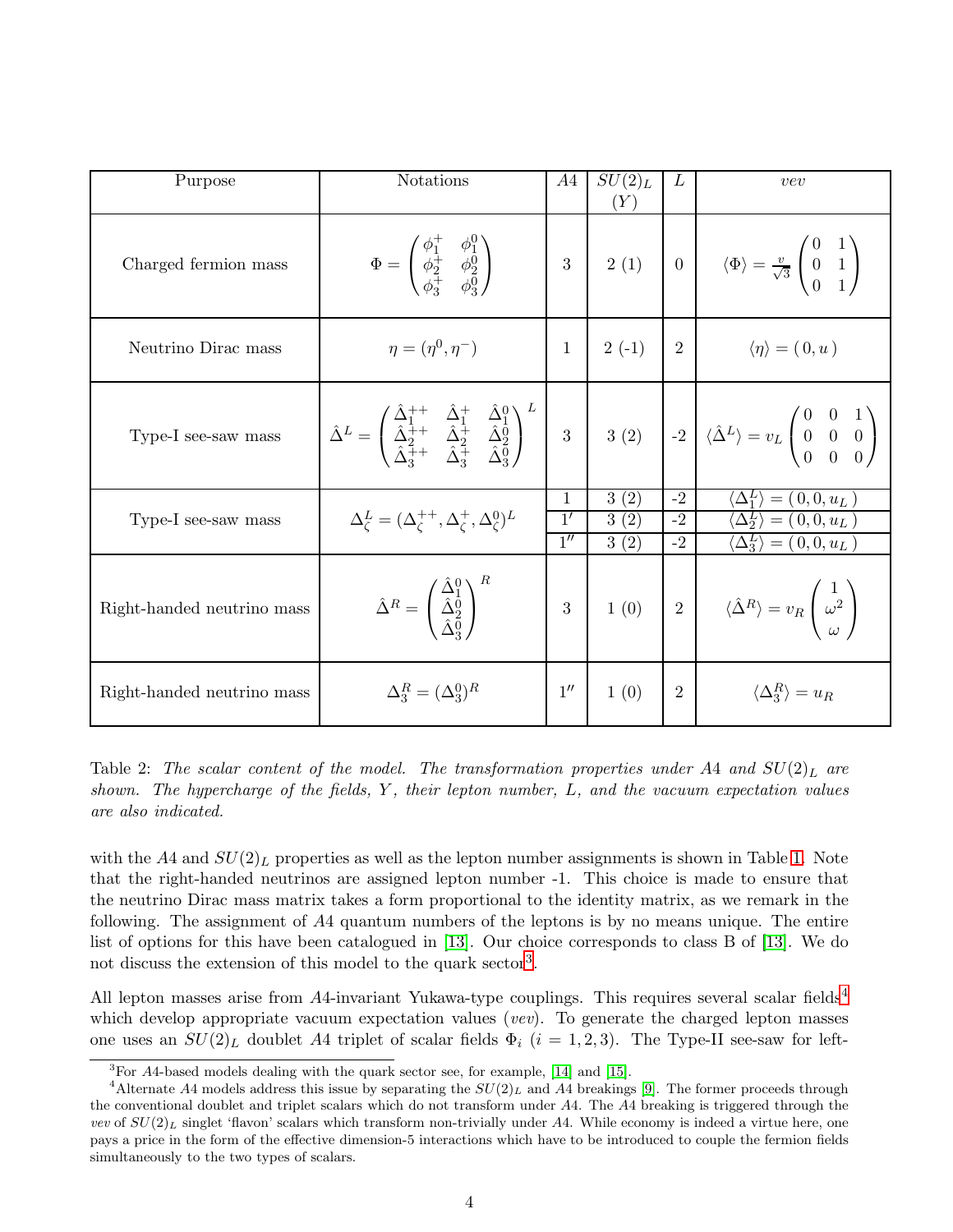handed neutrino masses requires  $SU(2)_L$  triplet scalars. The product rule in eq. [\(3\)](#page-2-2) indicates that these could be in the triplet  $(\hat{\Delta}_i^L)$ , or the singlet 1, 1', 1''  $({\Delta}_\zeta^L, \zeta = 1, 2, 3)$  representations of A4. As discussed in the following, *all* of these are required to obtain the dominant Type-II see-saw neutrino mass matrix of the form of our choice. The Type-I see-saw results in a smaller contribution whose effect is included perturbatively. For the Dirac mass matrix of the neutrinos an A4 singlet  $SU(2)_L$ doublet  $\eta$ , with lepton number -1, is introduced<sup>[5](#page-4-0)</sup>. The right-handed neutrino mass matrix also arises from Yukawa couplings which respect  $A4$  symmetry<sup>[6](#page-4-1)</sup>. The scalar fields required for this are all  $SU(2)_L$ singlets and under A4 they transform as triplet  $(\hat{\Delta}_i^R)$  or the singlet  $1''$   $(\Delta_3^R)$ . The scalar fields of the model, their transformation properties under the A4 and  $SU(2)_L$  groups, their lepton numbers and vacuum expectation values are summarized in Table [2.](#page-3-2)

The Type-I and Type-II mass terms for the neutrinos as well as the charged lepton mass matrix arise from the A4 and  $SU(2)_L$  conserving Lagrangian<sup>[7](#page-4-2)</sup>:

<span id="page-4-6"></span>
$$
\mathcal{L}_{mass} = y_j \rho_{jik} \bar{l}_{Li} l_{Rj} \Phi_k^0 \text{ (charged lepton mass)}
$$
  
+  $f \rho_{1ik} \bar{\nu}_{Li} N_{Rk} \eta^0 \text{ (neutrino Dirac mass)}$   
+  $\frac{1}{2} (\hat{Y}^L \alpha_{ijk} \nu_{Li}^T C^{-1} \nu_{Lj} \hat{\Delta}_k^{L0} + Y_{\zeta}^L \rho_{\zeta ij} \nu_{Li}^T C^{-1} \nu_{Lj} \Delta_{\zeta}^{L0}) \text{ (neutrino Type-II see-saw mass)}$   
+  $\frac{1}{2} (\hat{Y}^R \alpha_{ijk} N_{Ri}^T C^{-1} N_{Rj} \hat{\Delta}_k^{R0} + Y_3^R \rho_{3ij} N_{Ri}^T C^{-1} N_{Rj} \Delta_3^{R0}) \text{ (rh neutrino mass)} + h.c.$  (6)

The scalar fields in the above Lagrangian get the following *vevs* (suppressing the  $SU(2)_L$  part):

<span id="page-4-3"></span>
$$
\langle \Phi^0 \rangle = \frac{v}{\sqrt{3}} \begin{pmatrix} 1 \\ 1 \\ 1 \end{pmatrix} , \quad \langle \hat{\Delta}^{L0} \rangle = v_L \begin{pmatrix} 1 \\ 0 \\ 0 \end{pmatrix} , \quad \langle \Delta_1^{L0} \rangle = \langle \Delta_2^{L0} \rangle = \langle \Delta_3^{L0} \rangle = u_L , \tag{7}
$$

<span id="page-4-4"></span>
$$
\langle \eta^0 \rangle = u \ , \ \langle \hat{\Delta}^{R0} \rangle = v_R \begin{pmatrix} 1 \\ \omega^2 \\ \omega \end{pmatrix} \ , \ \langle \Delta_3^{R0} \rangle = u_R \ . \tag{8}
$$

The scalar potential involving the fields listed in Table [2](#page-3-2) has many terms and is given in an Appendix. There we indicate the conditions under which the scalars achieve the *vev* listed in eqs. [\(7\)](#page-4-3) and [\(8\)](#page-4-4).

This results in the charged lepton mass matrix and the left-handed neutrino Majorana mass matrix of the following forms:

<span id="page-4-5"></span>
$$
M_{e\mu\tau} = \frac{v}{\sqrt{3}} \begin{pmatrix} y_1 & y_2 & y_3 \\ y_1 & \omega y_2 & \omega^2 y_3 \\ y_1 & \omega^2 y_2 & \omega y_3 \end{pmatrix} , M_{\nu L} = \begin{pmatrix} (Y_1^L + 2Y_2^L)u_L & 0 & 0 \\ 0 & (Y_1^L - Y_2^L)u_L & \hat{Y}^L v_L/2 \\ 0 & \hat{Y}^L v_L/2 & (Y_1^L - Y_2^L)u_L \end{pmatrix} .
$$
\n(9)

where we have chosen  $Y_2^L = Y_3^L$ . In the above the Yukawa couplings satisfy  $y_1v = m_e$ ,  $y_2v = m_\mu$ ,  $y_3v =$  $m_{\tau}$ . The Type-II see-saw generates,  $M_{\nu L}$ , the dominant contribution to the neutrino mass matrix. In the absence of the solar splitting this involves just two masses  $m_1^{(0)}$  $_1^{(0)}$  and  $m_3^{(0)}$  $_3^{\circ}$ . To obtain the requisite

<span id="page-4-0"></span><sup>&</sup>lt;sup>5</sup> The assignment of opposite lepton numbers to  $\nu_L$  and  $N_R$  forbids their Yukawa coupling with  $\Phi$  and the Dirac mass matrix can be kept proportional to the identity.

<sup>&</sup>lt;sup>6</sup>Since the right-handed neutrinos are  $SU(2)_L$  singlets, in principle, one can include direct Majorana mass terms for them. These dimension three terms would break A4 softly.

<span id="page-4-2"></span><span id="page-4-1"></span><sup>&</sup>lt;sup>7</sup>Note that the Dirac mass terms are also  $L$  conserving.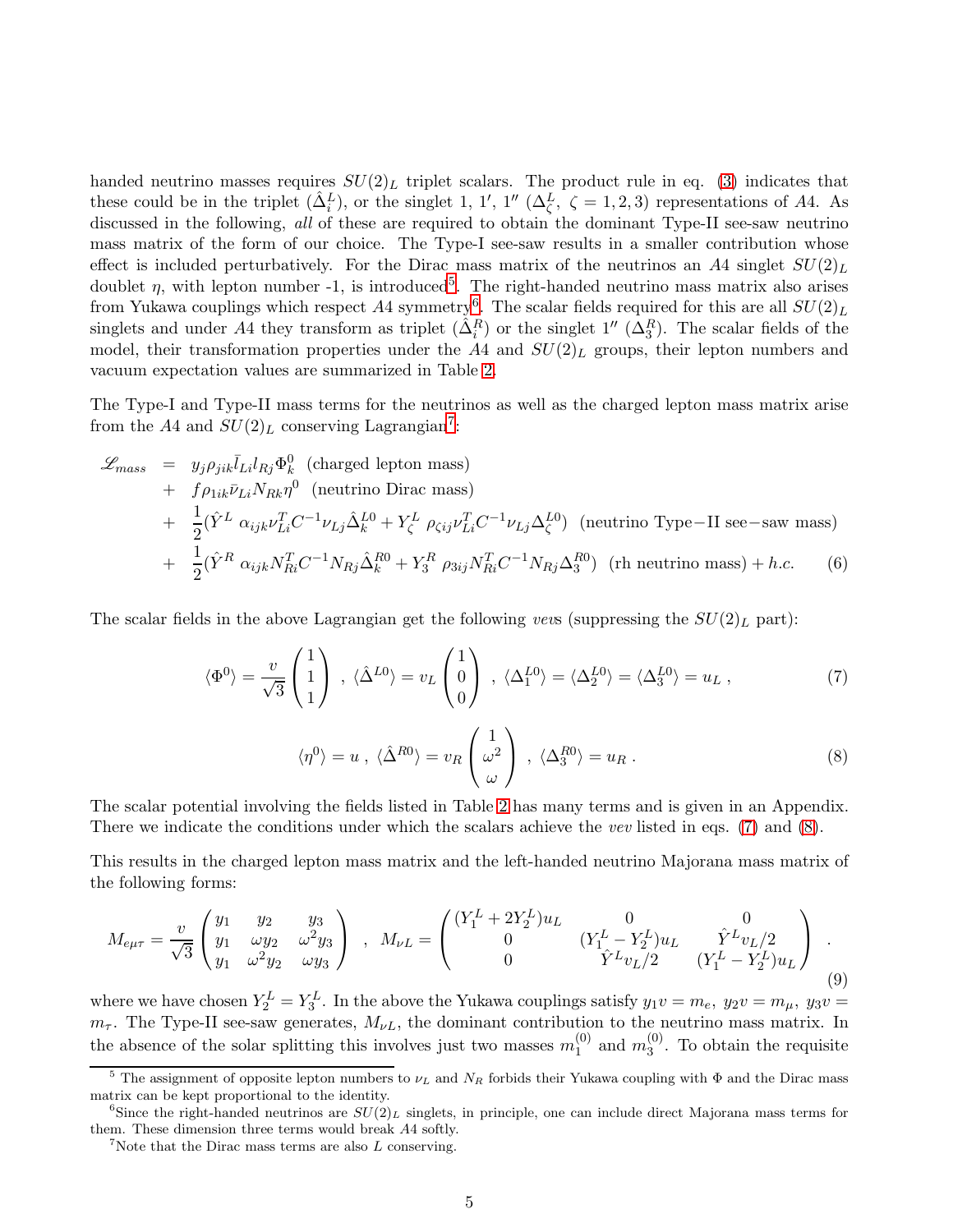structure one must identify  $3Y_1^L u_L = 2[2m_1^{(0)} - m_3^{(0)}]$  $3Y_2^L u_L = m_1^{(0)} + m_3^{(0)}$  $_3^{(0)}$ , and  $\hat{Y}^L v_L = 2[m_1^{(0)} + m_3^{(0)}]$  $\binom{(0)}{3}$ . The neutrino Dirac mass matrix and the mass matrix of the right-handed neutrinos are:

<span id="page-5-3"></span>
$$
M_D = fu \mathbb{I} , M_{\nu R} = \begin{pmatrix} Y_3^R u_R & \hat{Y}^R v_R \omega/2 & \hat{Y}^R v_R \omega^2/2 \\ \hat{Y}^R v_R \omega/2 & Y_3^R u_R \omega^2 & \hat{Y}^R v_R/2 \\ \hat{Y}^R v_R \omega^2/2 & \hat{Y}^R v_R/2 & Y_3^R u_R \omega \end{pmatrix} .
$$
 (10)

The two unknown combinations appearing in  $M_R$  above are expressed as  $Y_3^Ru_R \equiv (2a+b)$  and  $\hat{Y}^R v_R \equiv$  $2(b - a)$ .

The mass matrices in Eq. [\(9\)](#page-4-5) can be put in a more tractable form by using two transformations, the first being  $U_L$  on the left-handed fermion doublets and the other  $V_R$  on the right-handed neutrino singlets.  $U_L$  and  $V_R$  are given by

$$
U_L = \frac{1}{\sqrt{3}} \begin{pmatrix} 1 & 1 & 1 \\ 1 & \omega^2 & \omega \\ 1 & \omega & \omega^2 \end{pmatrix} = V_R . \tag{11}
$$

No transformation is applied on the right-handed charged leptons. In the new basis, which we call the *flavour* basis, the charged lepton mass matrix is diagonal and the entire lepton mixing resides in the neutrino sector. The mass matrices now are:

<span id="page-5-0"></span>
$$
M_{e\mu\tau}^{flavour} = \begin{pmatrix} m_e & 0 & 0 \\ 0 & m_\mu & 0 \\ 0 & 0 & m_\tau \end{pmatrix} , M_{\nu L}^{flavour} = \frac{1}{2} \begin{pmatrix} 2m_1^{(0)} & 0 & 0 \\ 0 & m^+ & -m^- \\ 0 & -m^- & m^+ \end{pmatrix} , \qquad (12)
$$

and

<span id="page-5-1"></span>
$$
M_D = fu \t{1}, \t M_{\nu R}^{flavour} = \frac{1}{2} \begin{pmatrix} 0 & a & 0 \\ a & 0 & 0 \\ 0 & 0 & b \end{pmatrix} . \t (13)
$$

Here  $m^{\pm} = m_3^{(0)} \pm m_1^{(0)}$  $1^{\text{(0)}}$ .  $m^-$  is positive for normal ordering (NO) of masses while it is negative for inverted ordering (IO). We use the notation  $m_D = fu$ .

# III Model implications

The A4 model we have presented results in the four mass matrices in eqs. [\(12\)](#page-5-0) and [\(13\)](#page-5-1). The lepton mixing and CP-violation will be determined, in this basis, entirely by the neutrino sector on which we focus from here on.

The left-handed neutrino mass matrix  $M_{\nu}^{flavour}$ , obtained via a Type-II see-saw, dominates over the Type-I see-saw contribution from the mass matrices in eq. [\(13\)](#page-5-1). The contribution from the latter is included using perturbation theory.

In the 'mass basis' the left-handed neutrino mass matrix is diagonal. The columns of the diagonalising matrix are the unperturbed flavour eigenstates in this basis. We find from  $M_{\nu L}^{flavour}$ :

<span id="page-5-2"></span>
$$
M^{0} = M_{\nu L}^{mass} = U^{0T} M_{\nu L}^{flavour} U^{0} = \begin{pmatrix} m_1^{(0)} & 0 & 0 \\ 0 & m_1^{(0)} & 0 \\ 0 & 0 & m_3^{(0)} \end{pmatrix} , \qquad (14)
$$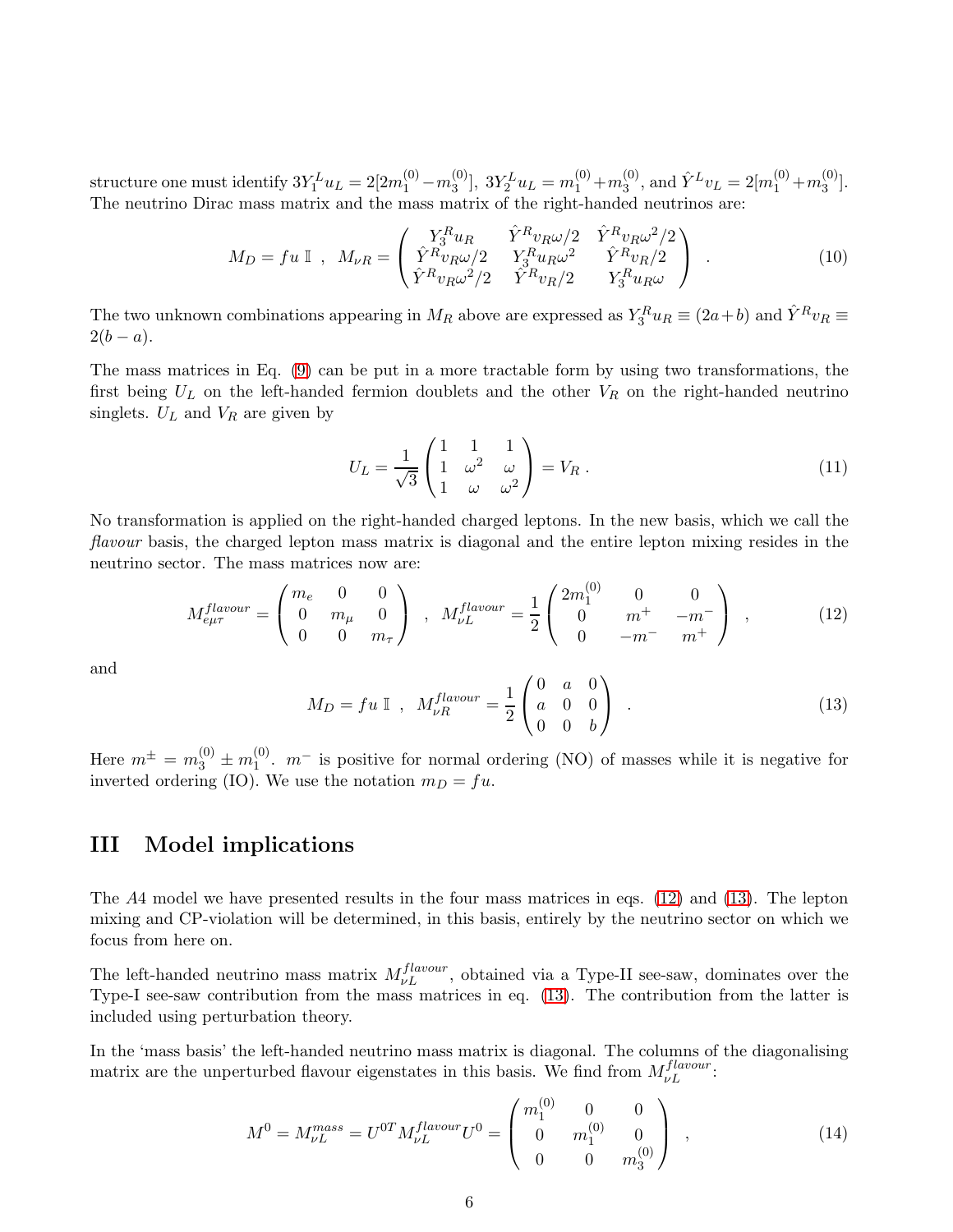the orthogonal matrix,  $U^0$ , being

<span id="page-6-0"></span>
$$
U^{0} = \begin{pmatrix} 1 & 0 & 0 \\ 0 & \frac{1}{\sqrt{2}} & -\frac{1}{\sqrt{2}} \\ 0 & \frac{1}{\sqrt{2}} & \frac{1}{\sqrt{2}} \end{pmatrix}.
$$
 (15)

From eqs. [\(14\)](#page-5-2), [\(1\)](#page-14-0) and [\(15\)](#page-6-0) it is seen that the solar splitting is absent,  $\theta_{12} = 0$ ,  $\theta_{13} = 0$ ,  $\delta = 0$ , and  $\theta_{23} = \pi/4.$ 

Before proceeding with the analysis we would like to remark on the right-handed neutrino Majorana mass matrix in eq. [\(13\)](#page-5-1),  $M_{\nu R}^{flavour}$ , which follows from the A4 symmetric Lagrangian. It has a four-zero texture. This has the virtue of being of a form of  $M_{\nu}^{flavour}$  with the most number of texture zeros. For the see-saw to be operative, the matrix has to be invertible. This eliminates matrices with five texture zeros in the flavour basis. Of the 15 possibilities with four texture zeros there are only two which are invertible and also meet the requirements of the model (i.e., result in a non-zero  $\theta_{12}$ ,  $\theta_{13}$ , and shift  $\theta_{23}$ from  $\pi/4$ ). These are:

<span id="page-6-4"></span>
$$
M_1 = \frac{1}{2} \begin{pmatrix} 0 & a & 0 \\ a & 0 & 0 \\ 0 & 0 & b \end{pmatrix} , M_2 = \frac{1}{2} \begin{pmatrix} 0 & 0 & a \\ 0 & b & 0 \\ a & 0 & 0 \end{pmatrix} .
$$
 (16)

Note,  $M_1 \leftrightarrow M_2$  under  $2 \leftrightarrow 3$  exchange<sup>[8](#page-6-1)</sup>. The results from these two alternatives are very similar except for a few relative signs in the interrelationships among  $\theta_{13}$ ,  $\theta_{12}$ , and  $\theta_{23}$ . The  $M_{\nu R}^{flavour}$  in eq. [\(13\)](#page-5-1) is of the form of  $M_1$ . We remark in the end about the changes which entail if the  $M_2$  alternative is used.

Taking a and b as complex we express  $M_{\nu R}^{flavour}$  as:

<span id="page-6-2"></span>
$$
M_{\nu R}^{flavour} = m_R \begin{pmatrix} 0 & x e^{-i\phi_1} & 0 \\ x e^{-i\phi_1} & 0 & 0 \\ 0 & 0 & y e^{-i\phi_2} \end{pmatrix} , \qquad (17)
$$

where x, y are dimensionless real constants of  $\mathcal{O}(1)$  and  $m_R$  sets the mass-scale. No generality is lost by keeping the Dirac mass real.

In the flavour basis, the Type-I see-saw contribution, which we treat as a perturbation, is:

$$
M'^{flavour} = \left[ M_D^T (M_{\nu R}^{flavour})^{-1} M_D \right] = \frac{m_D^2}{xym_R} \begin{pmatrix} 0 & y e^{i\phi_1} & 0 \\ y e^{i\phi_1} & 0 & 0 \\ 0 & 0 & x e^{i\phi_2} \end{pmatrix} . \tag{18}
$$

In the mass basis it is:

<span id="page-6-3"></span>
$$
M'^{mass} = U^{0T} M'^{flavour} U^0 = \frac{m_D^2}{\sqrt{2} \ xym_R} \begin{pmatrix} 0 & y e^{i\phi_1} & -y e^{i\phi_1} \\ y e^{i\phi_1} & \frac{x e^{i\phi_2}}{\sqrt{2}} & \frac{x e^{i\phi_2}}{\sqrt{2}} \\ -y e^{i\phi_1} & \frac{x e^{i\phi_2}}{\sqrt{2}} & \frac{x e^{i\phi_2}}{\sqrt{2}} \end{pmatrix} . \tag{19}
$$

<span id="page-6-1"></span><sup>&</sup>lt;sup>8</sup>In the Lagrangian in eq. [\(6\)](#page-4-6) the replacement  $\Delta_3^R \to \Delta_2^R$ , where  $\Delta_2^R$  transforms like a 1' under A4, yields an  $M_{\nu R}^{flavour}$ of the form of  $M_2$ .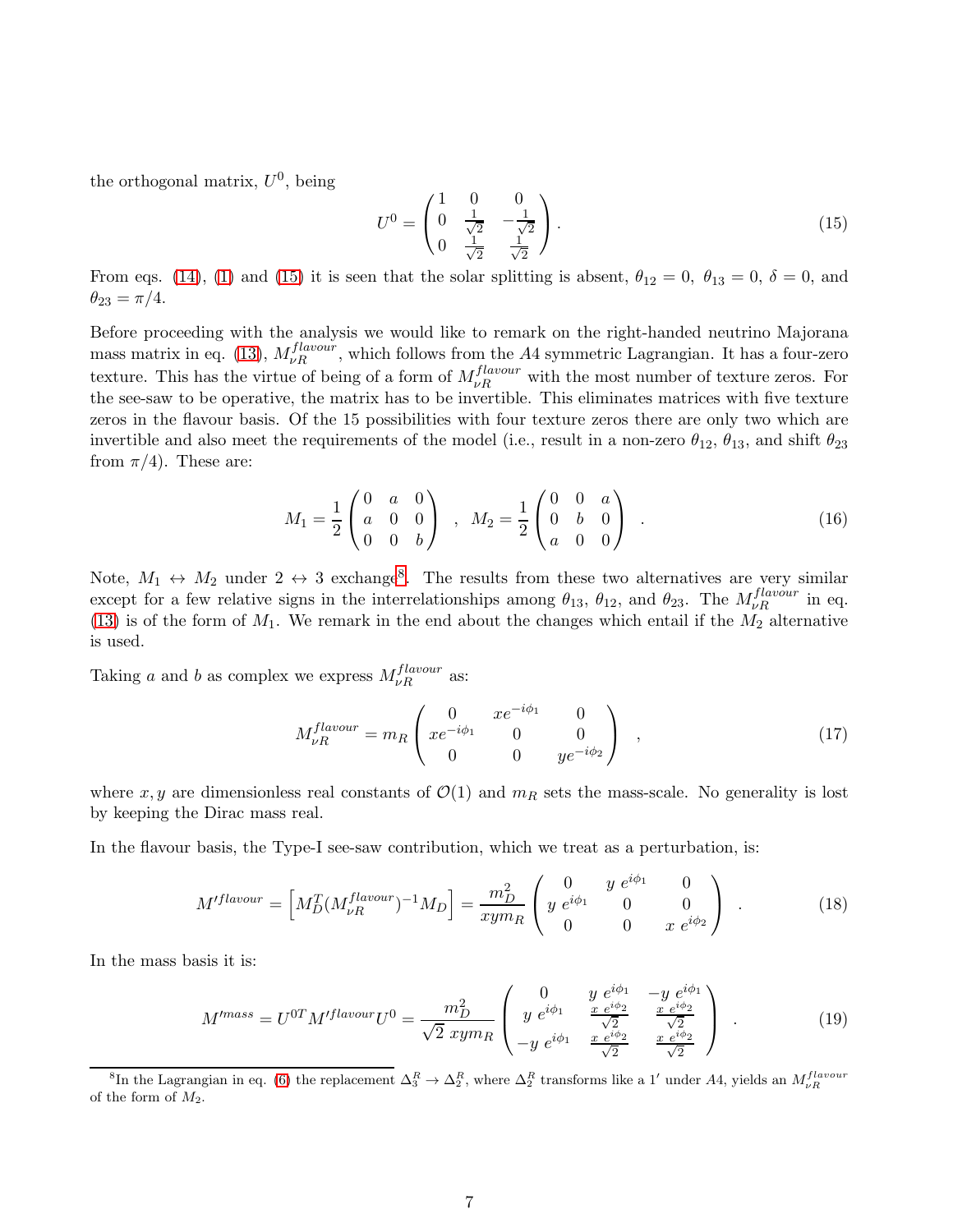# IV Results

After having presented the group-theoretic underpinnings of the model we now indicate its predictions which could be tested in the near future. As noted, from eq. [\(15\)](#page-6-0) one has  $\theta_{23} = \pi/4$  and the other mixing angles are vanishing. Further, once a choice of  $m_0$ , the lightest neutrino mass, is made, depending on the mass ordering either  $m_1^{(0)}$  $_{1}^{(0)}$  or  $m_{3}^{(0)}$  $j_3^{(0)}$  is determined. The remaining one of these two is fixed so that the atmospheric mass splitting is correctly reproduced. The solar mass splitting,  $\theta_{12}$ ,  $\theta_{13}$  and the deviation of  $\theta_{23}$  from maximality are all realized through the first order perturbation, which results in inter-relationships between them. These offer a scope of subjecting the model to experimental probing. From eq. [\(14\)](#page-5-2) it is seen that to obtain the solar mixing parameters one must take recourse to degenerate perturbation theory.

## <span id="page-7-3"></span>IV.1 Data

From global fits the currently favoured  $3\sigma$  ranges of the neutrino mixing parameters are [\[16,](#page-22-0) [17\]](#page-22-1)

$$
\Delta m_{21}^2 = (7.03 - 8.09) \times 10^{-5} \text{ eV}^2, \ \theta_{12} = (31.30 - 35.90)^\circ,
$$
  
\n
$$
|\Delta m_{31}^2| = (2.325 - 2.599) \times 10^{-3} \text{ eV}^2, \ \theta_{23} = (38.4 - 53.3)^\circ,
$$
  
\n
$$
\theta_{13} = (7.87 - 9.11)^\circ, \ \delta = (0 - 360)^\circ.
$$
\n(20)

Here,  $\Delta m_{ij}^2 = m_i^2 - m_j^2$ , so that  $\Delta m_{31}^2 > 0 \ll 0$ ) for normal (inverted) ordering. The data indicate two best-fit points for  $\theta_{23}$  in the first and second octants. Later, we also use the recent preliminary T2K hints [\[18\]](#page-22-2) of  $\delta$  being near  $-\pi/2$ .

## IV.2 Real  $M_R$  ( $\phi_1 = 0$  or  $\pi$ ,  $\phi_2 = 0$  or  $\pi$ )

 $M_R$  is real if the phases  $\phi_{1,2}$  in eq. [\(17\)](#page-6-2) are 0 or  $\pi$ . For notational simplicity, instead of retaining these phases we allow x  $(y)$  to be of either sign, thus capturing the possibilities of  $\phi_1$  ( $\phi_2$ ) being 0 or  $\pi$ .

In the real limit eq. [\(19\)](#page-6-3) becomes

<span id="page-7-1"></span>
$$
M'^{mass} = \frac{m_D^2}{\sqrt{2} \ xym_R} \begin{pmatrix} 0 & y & -y \\ y & \frac{x}{\sqrt{2}} & \frac{x}{\sqrt{2}} \\ -y & \frac{x}{\sqrt{2}} & \frac{x}{\sqrt{2}} \end{pmatrix} . \tag{21}
$$

The effect of this perturbation on the degenerate solar sector is obtained from the following  $2 \times 2$ submatrix of the above,

<span id="page-7-0"></span>
$$
M_{2\times 2}^{\prime mass} = \frac{m_D^2}{\sqrt{2} \ xym_R} \begin{pmatrix} 0 & y \\ y & x/\sqrt{2} \end{pmatrix} . \tag{22}
$$

This yields

<span id="page-7-2"></span>
$$
\tan 2\theta_{12} = 2\sqrt{2}\left(\frac{y}{x}\right) \tag{23}
$$

If  $y/x = 1$ , i.e.,  $\hat{Y}^R = 0$  in eq. [\(10\)](#page-5-3),  $\theta_{12}$  assumes the tribimaximal value, which though consistent at  $3\sigma$  is disallowed by the data at  $1\sigma$ . From the data,  $\tan 2\theta_{12} > 0$  always, implying x and y have to be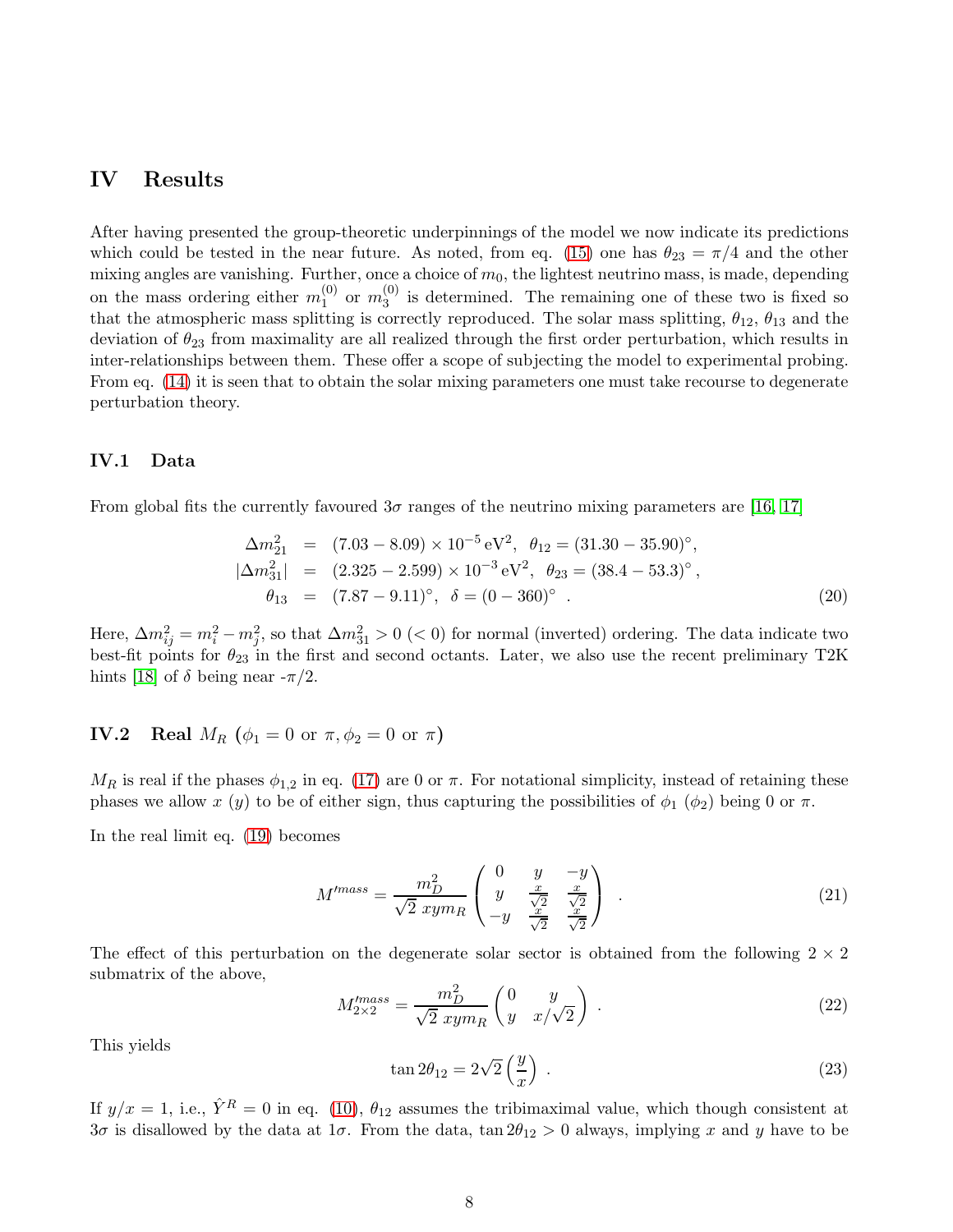either both positive or both negative. In other words,  $\phi_1 = \phi_2$  and can be either 0 or  $\pi$ . The fitted range of  $\theta_{12}$  translates to

<span id="page-8-7"></span>
$$
0.682 < \frac{y}{x} < 1.075 \text{ at } 3\sigma \tag{24}
$$

Eqn. [\(22\)](#page-7-0) also implies

<span id="page-8-2"></span>
$$
\Delta m_{solar}^2 = \frac{m_D^2}{xym_R} m_1^{(0)} \sqrt{x^2 + 8y^2} \,. \tag{25}
$$

Including the first-order corrections from eq. [\(21\)](#page-7-1) the wave function for the non-degenerate state,  $|\psi_3\rangle$ , becomes:

<span id="page-8-5"></span>
$$
|\psi_3\rangle = \begin{pmatrix} -\kappa & & \\ -\frac{1}{\sqrt{2}}(1 - \frac{\kappa}{\sqrt{2}}\frac{x}{y}) & \\ \frac{1}{\sqrt{2}}(1 + \frac{\kappa}{\sqrt{2}}\frac{x}{y}) & , \end{pmatrix} , \qquad (26)
$$

with

$$
\kappa \equiv \frac{m_D^2}{\sqrt{2} \; x m_R m^-} \; . \tag{27}
$$

For  $x > 0$  the sign of  $\kappa$  is the same as that of  $m^-$ . Comparing with the third column of eq. [\(1\)](#page-14-0) one then has

<span id="page-8-1"></span>
$$
\sin \theta_{13} \cos \delta = -\kappa = -\frac{m_D^2}{\sqrt{2} \ x m_R m^-} \tag{28}
$$

In the case of normal ordering  $x > 0$  implies  $\delta = \pi$  while for inverted ordering  $\delta = 0$ , CP remaining conserved in both cases<sup>[9](#page-8-0)</sup>. If  $x < 0$  NO (IO) gives  $\delta = 0$  ( $\pi$ ). From eqs. [\(28\)](#page-8-1), [\(23\)](#page-7-2), and [\(25\)](#page-8-2) one can write,

<span id="page-8-4"></span>
$$
\Delta m_{solar}^2 = -\text{sgn}(x) \ m^- m_1^{(0)} \ \frac{4 \sin \theta_{13} \cos \delta}{\sin 2\theta_{12}} \,, \tag{29}
$$

which relates<sup>[10](#page-8-3)</sup> the solar sector with  $\theta_{13}$ . Once the neutrino mass splittings, and the angles  $\theta_{12}$ , and  $\theta_{13}$  are given, eq. [\(29\)](#page-8-4) fixes the lightest neutrino mass,  $m_0$ .

It can be checked that eq. [\(29\)](#page-8-4) does not permit inverted ordering. To this end, one defines  $z \equiv$  $m^-m_1^{(0)}$  $\binom{10}{1}$  / $\Delta m_{atmos}^2$  and tan  $\xi \equiv m_0/\sqrt{|\Delta m_{atmos}^2|}$ . Note that z is positive for both mass orderings and one has:

$$
z = \sin \xi / (1 + \sin \xi) \text{ (normal ordering)},
$$
  
\n
$$
z = 1 / (1 + \sin \xi) \text{ (inverted ordering)}.
$$
\n(30)

This implies  $0 \le z \le 1/2$  for NO while  $1/2 \le z \le 1$  for IO. In both cases z approaches  $1/2$  as  $m_0 \to$ large, i.e., one tends towards quasi-degeneracy. From eq. [\(29\)](#page-8-4)

<span id="page-8-6"></span>
$$
z = \left(\frac{\Delta m_{solar}^2}{|\Delta m_{atmos}^2|}\right) \left(\frac{\sin 2\theta_{12}}{4 \sin \theta_{13} |\cos \delta|}\right) \tag{31}
$$

Bearing in mind that for real  $M_R$  one has  $|\cos \delta| = 1$  and using the measured values of the other oscillation parameters one finds  $z \sim 10^{-2}$ . This excludes the inverted mass ordering option.

<sup>&</sup>lt;sup>9</sup>The mixing angles  $\theta_{ij}$  are kept in the first quadrant and  $\delta$  ranges from  $-\pi$  to  $\pi$ , as is the convention.

<span id="page-8-3"></span><span id="page-8-0"></span><sup>&</sup>lt;sup>10</sup>It is readily seen from eq. [\(28\)](#page-8-1) that  $-sgn(x)m$ <sup>-</sup> cos  $\delta$  is always positive, ensuring  $\Delta m_{solar}^2 > 0$ .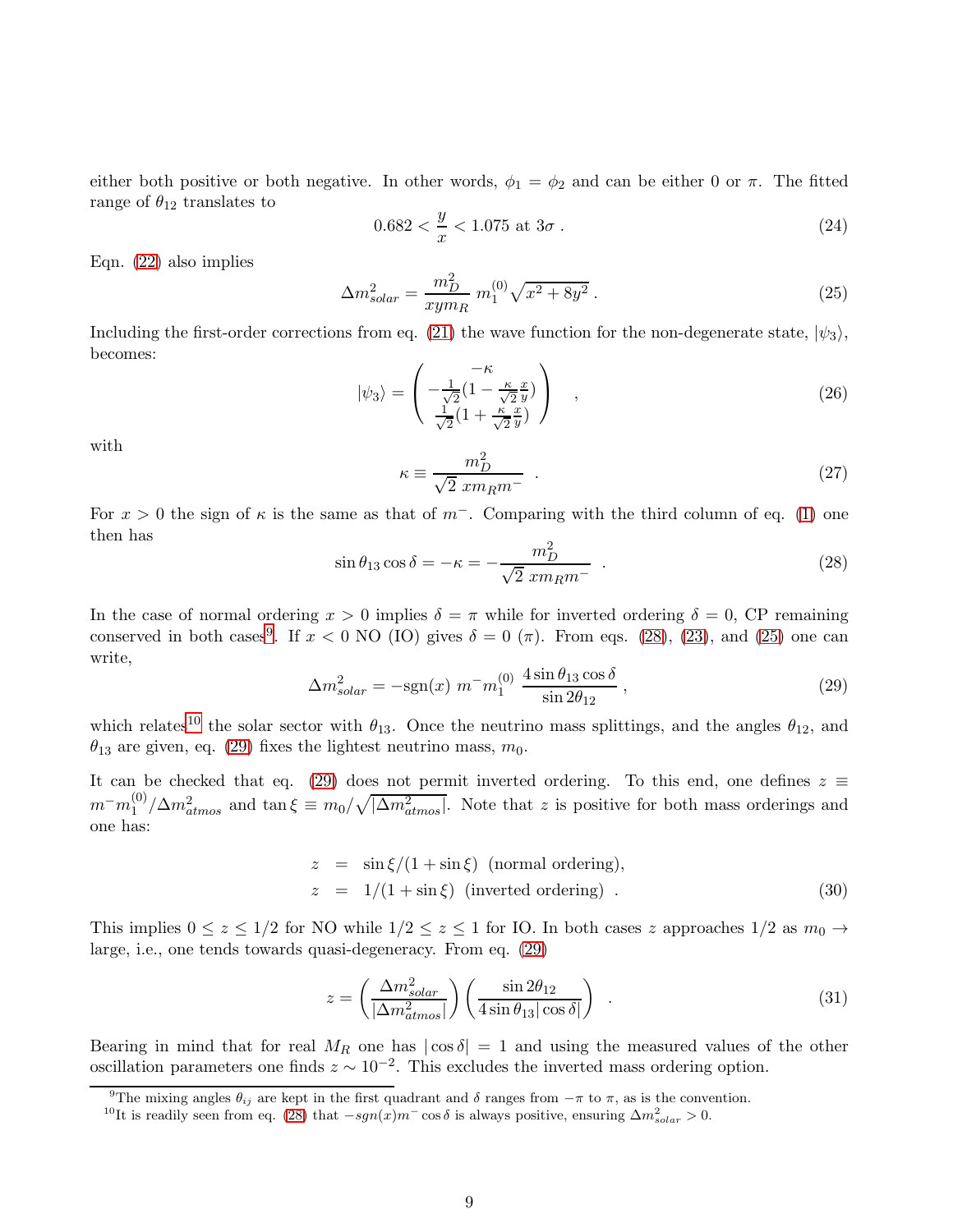

<span id="page-9-1"></span>Figure 1: The area inside blue dot-dashed box in the  $\sin \theta_{13}$  -  $\tan 2\theta_{12}$  plane is allowed by the exper*imental data at 3*σ*. The best-fit point is shown as a black dot. The red dotted curve gives the best-fit solar splitting – from eq.* [\(29\)](#page-8-4) – for  $m_0 = 2.5$  *meV.* Using eq. [\(33\)](#page-9-0) for  $\theta_{23}$  the area excluded at 3 $\sigma$ *is below the green solid (dashed) straight line for the first (second) octant. Only normal ordering is allowed for real* MR*.*

Further, eq. [\(26\)](#page-8-5) implies:

$$
\tan \theta_{23} \equiv \tan(\pi/4 - \omega) = \frac{1 - \frac{\kappa}{\sqrt{2}} \frac{x}{y}}{1 + \frac{\kappa}{\sqrt{2}} \frac{x}{y}} \quad . \tag{32}
$$

Taken together with eqs. [\(23\)](#page-7-2) and [\(28\)](#page-8-1) one has

<span id="page-9-0"></span>
$$
\tan \omega = \frac{\kappa}{\sqrt{2}} \frac{x}{y} = -\frac{2 \sin \theta_{13} \cos \delta}{\tan 2\theta_{12}}.
$$
\n(33)

When  $\omega$  is positive (negative), i.e.,  $\delta = \pi (0)$ , we get  $\theta_{23}$  in the first (second) octant. This corresponds to  $x > 0$   $(x < 0)$  for NO, the allowed ordering for real  $M_R$ .

We are now in a position to state the consequences of this model for real  $M_R$ . There are three independent input parameters, namely,  $m_0$ ,  $\kappa$ , and  $y/x$  which determine  $\theta_{12}, \theta_{13}, \theta_{23}$ , and  $\Delta m_{solar}^2$  for NO. For real  $M_R$  inverted ordering is not permitted.

In Fig. [1](#page-9-1) the main consequences of this model for real  $M_R$  are displayed. The region inside the blue dot-dashed box is the  $3\sigma$  range of  $\sin \theta_{13}$  and  $\tan 2\theta_{12}$  from the global fits, the best-fit point being the black dot. From the data in Sec. [IV.1](#page-7-3) for both octants  $\omega_{min} = 0$  at  $3\sigma$  and  $\omega_{max} = 6.6^{\circ}$  (-8.3°) for the first (second) octant. For the  $\omega_{max}$  for the first (second) octant eq. [\(33\)](#page-9-0) of this model corresponds to the green solid (dashed) straight line, the area below being excluded. Further, for real  $M_R$ , as  $|\cos \delta| = 1$ , from eq. [\(33\)](#page-9-0) we get  $|\omega| \ge 5.14^{\circ}$  for both octants. So far, we have not considered the solar mass splitting. Once  $\Delta m_{solar}^2$  and  $|\Delta m_{atmos}^2|$  are specified, the z (or equivalently  $m_0$ ) that produces the correct solar splitting for any chosen point in the plane is determined by eq. [\(31\)](#page-8-6). In this way, using the 3 $\sigma$  ranges of  $\theta_{13}$  and  $\theta_{12}$  one finds  $z_{max} = 6.03 \times 10^{-2}$ , corresponding to  $(m_0)_{max} = 3.10$  meV. The consistency of eq. [\(31\)](#page-8-6) with eq. [\(33\)](#page-9-0) at  $\omega_{max}$  sets  $z_{min} = 4.01 \times 10^{-2}$  (3.88 ×10<sup>-2</sup>) for the first (second) octant which translates to  $(m_0)_{min} = 2.13$  (2.06) meV. As an example, choosing  $m_0 = 2.5$ meV and taking the best-fit points of the solar and atmospheric mass splittings eq. [\(29\)](#page-8-4) gives the red dotted curve in Fig. [1.](#page-9-1)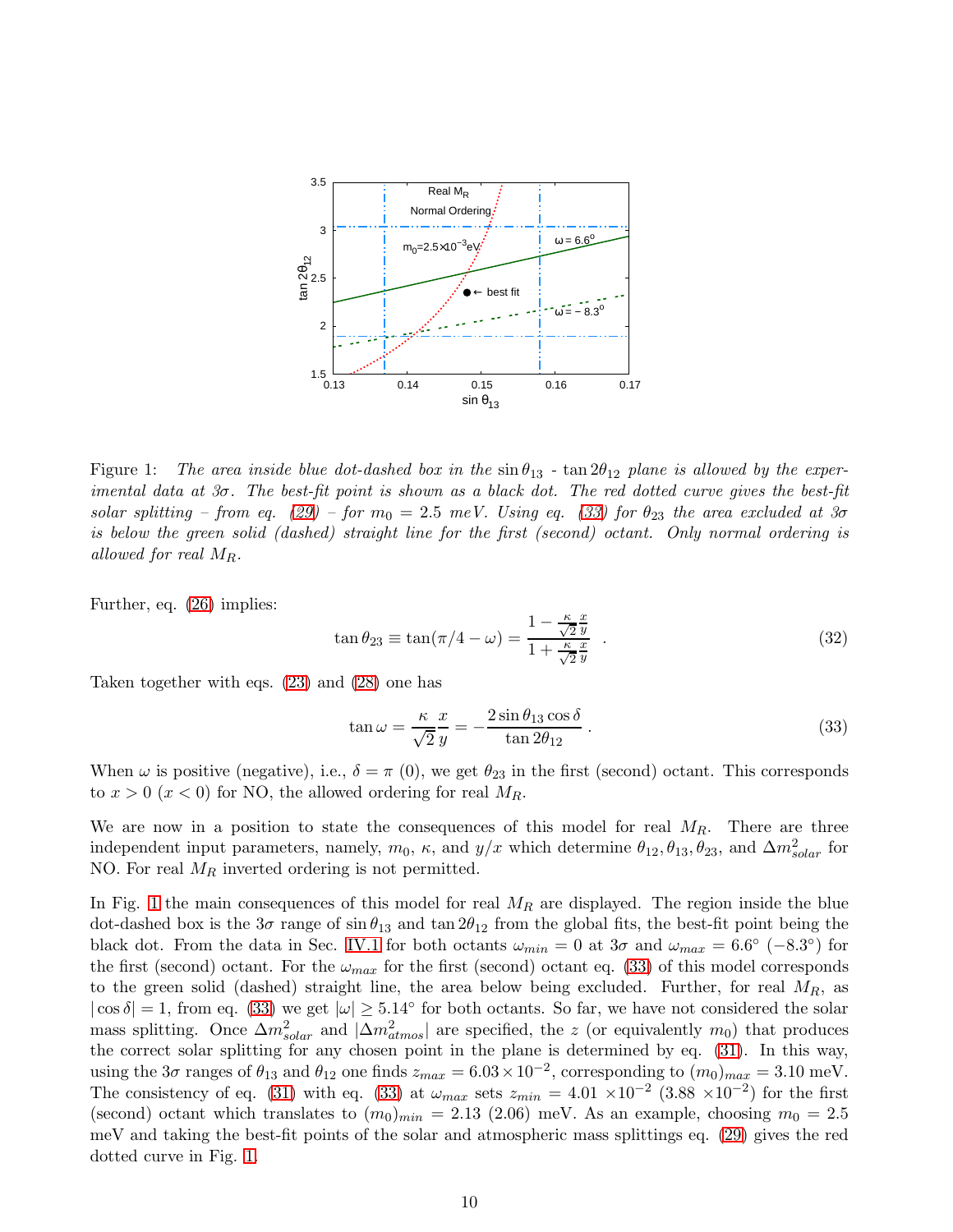### IV.3 Complex  $M_R$

The shortcomings of the real  $M_R$  case – no CP-violation, inverted ordering disallowed – can be overcome when  $M_R$  is complex. One then has, as in eq. [\(19\)](#page-6-3),

$$
M^{mass} = \frac{m_D^2}{\sqrt{2}xym_R} \begin{pmatrix} 0 & ye^{i\phi_1} & -ye^{i\phi_1} \\ ye^{i\phi_1} & \frac{xe^{i\phi_2}}{\sqrt{2}} & \frac{xe^{i\phi_2}}{\sqrt{2}} \\ -ye^{i\phi_1} & \frac{xe^{i\phi_2}}{\sqrt{2}} & \frac{xe^{i\phi_2}}{\sqrt{2}} \end{pmatrix} . \tag{34}
$$

x and y are now both positive. Since M' is not hermitian any more the hermitian combination  $(M^0 +$  $M'$ <sup>†</sup> $(M^0 + M')$  is considered, treating  $M^{0\dagger}M^0$  as the unperturbed piece and  $(M^{0\dagger}M' + M'^{\dagger}M^0)$  as the perturbation at lowest order. The zero-order eigenvalues are  $(m_i^{(0)})$  $i^{(0)}$ <sup>2</sup>. Written as a 3 × 3 hermitian matrix the perturbation is

<span id="page-10-0"></span>
$$
(M^{0\dagger}M' + M'^{\dagger}M^{0})^{mass} = \frac{m_D^2}{\sqrt{2}xym_R} \begin{pmatrix} 0 & 2m_1^{(0)}y\cos\phi_1 & -yf(\phi_1) \\ 2m_1^{(0)}y\cos\phi_1 & \frac{2}{\sqrt{2}}m_1^{(0)}x\cos\phi_2 & \frac{1}{\sqrt{2}}xf(\phi_2) \\ -yf^*(\phi_1) & \frac{1}{\sqrt{2}}xf^*(\phi_2) & \frac{2}{\sqrt{2}}m_3^{(0)}x\cos\phi_2 \end{pmatrix} .
$$
 (35)

Above

$$
f(\varphi) = m^+ \cos \varphi - im^- \sin \varphi . \qquad (36)
$$

Eqn. [\(35\)](#page-10-0) provides the basis for the remaining calculation.

In a manner similar to the real  $M_R$  case, from eq. [\(35\)](#page-10-0) we get

<span id="page-10-3"></span>
$$
\tan 2\theta_{12} = 2\sqrt{2} \frac{y}{x} \frac{\cos \phi_1}{\cos \phi_2}.
$$
\n(37)

Since tan  $2\theta_{12}$  remains positive at  $3\sigma$ ,  $\cos \phi_1$  and  $\cos \phi_2$  must be of the same sign. The allowed possibilities for these phases are shown in Table [3.](#page-11-0) We can take over the limits in eq. [\(24\)](#page-8-7) which now apply on  $(y/x)(\cos \phi_1/\cos \phi_2)$ .

In place of eq. [\(26\)](#page-8-5) we now have at first order:

<span id="page-10-1"></span>
$$
|\psi_3\rangle = \begin{pmatrix} -\kappa f(\phi_1)/m^+ \\ -\frac{1}{\sqrt{2}}[1 - \frac{\kappa}{\sqrt{2}} \frac{x}{y} f(\phi_2)/m^+] \\ \frac{1}{\sqrt{2}}[1 + \frac{\kappa}{\sqrt{2}} \frac{x}{y} f(\phi_2)/m^+] \end{pmatrix} .
$$
 (38)

Since x, y are now positive quantities, the sign of  $\kappa$  is determined by that of  $m^-$ , i.e.,  $\kappa$  is positive (negative) for normal (inverted) ordering. From eqs. [\(1\)](#page-14-0) and [\(38\)](#page-10-1)

<span id="page-10-2"></span>
$$
\sin \theta_{13} \cos \delta = -\kappa \cos \phi_1 ,
$$
  
\n
$$
\sin \theta_{13} \sin \delta = -\kappa \frac{m^-}{m^+} \sin \phi_1 .
$$
\n(39)

Using eq. [\(39\)](#page-10-2) one can immediately relate the quadrant of  $\delta$  with that of  $\phi_1$  for both orderings. These are also presented in Table [3.](#page-11-0) It can be seen that a near-maximal  $\delta = -\pi/2 - \epsilon$  is obtained for normal (inverted) ordering if  $\phi_1 \sim -\pi/2 - \epsilon$  (- $\pi/2 + \epsilon$ ).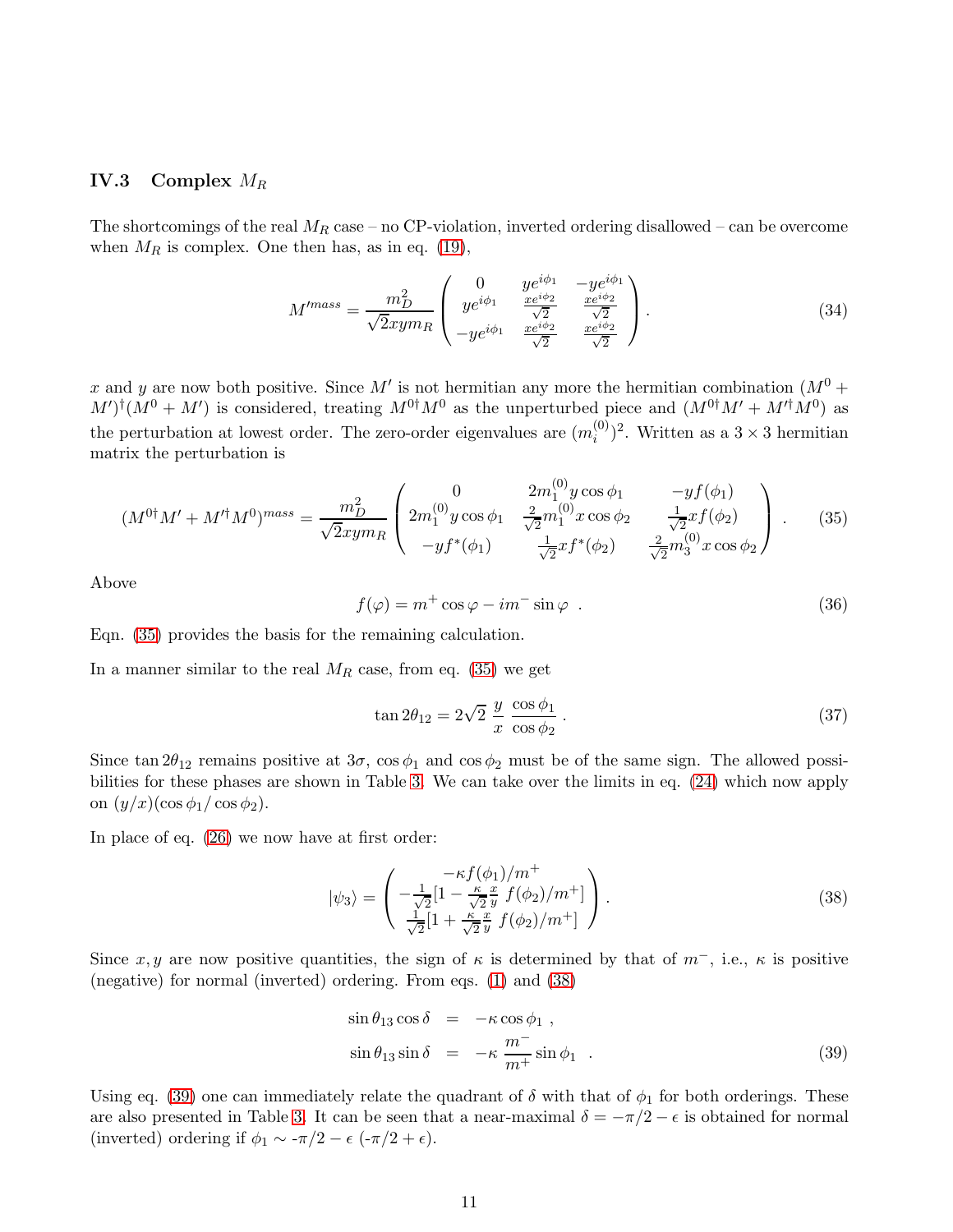| $\varphi_1$     | $\varphi_{2}$                                  | Normal Ordering |                 | Inverted Ordering |                 |  |
|-----------------|------------------------------------------------|-----------------|-----------------|-------------------|-----------------|--|
| quadrant        | quadrant                                       |                 | $\theta_{23}$   |                   | $\theta_{23}$   |  |
|                 |                                                | quadrant        | octant          | quadrant          | octant          |  |
| $0 - \pi/2$     | $0 - \pi/2$ or $-\pi/2 - 0$                    | $-\pi - -\pi/2$ | $0 - \pi/4$     | $-\pi/2 - 0$      | $\pi/4 - \pi/2$ |  |
| $\pi/2-\pi$     | $\pi/2 - \pi$ or $-\pi - -\pi/2$               | $-\pi/2 - 0$    | $\pi/4-\pi/2$   | $-\pi - -\pi/2$   | $0 - \pi/4$     |  |
| $-\pi - -\pi/2$ | $\pi/2 - \pi$ or $-\pi - -\pi/2$   $0 - \pi/2$ |                 | $\pi/4 - \pi/2$ | $\pi/2-\pi$       | $0 - \pi/4$     |  |
| $-\pi/2 - 0$    | $0 - \pi/2$ or $-\pi/2 - 0$                    | $\pi/2 - \pi$   | $0 - \pi/4$     | $0 - \pi/2$       | $\pi/4 - \pi/2$ |  |

<span id="page-11-0"></span>Table 3: The options for the phase  $\phi_1$  in  $M_R$  and the consequent ranges of the other phase  $\phi_2$  in  $M_R$ , *the leptonic CP-phase*  $\delta$ , and the octant of  $\theta_{23}$  for both mass orderings. All angles are in radians. For *inverted ordering or quasi-degeneracy*  $\delta \sim \pi/2$  *or*  $-\pi/2$ *.* 

In addition, for  $\theta_{23}$  eq. [\(38\)](#page-10-1) implies

<span id="page-11-4"></span>
$$
\tan \theta_{23} = \frac{1 - \frac{\kappa}{\sqrt{2}} \frac{x}{y} \cos \phi_2}{1 + \frac{\kappa}{\sqrt{2}} \frac{x}{y} \cos \phi_2} \tag{40}
$$

The deviation from maximality,  $\omega$ , can be obtained from the above and using eqs. [\(37\)](#page-10-3) and [\(39\)](#page-10-2) expressed as

<span id="page-11-1"></span>
$$
\tan \omega = -\frac{2\sin \theta_{13} \cos \delta}{\tan 2\theta_{12}}\,,\tag{41}
$$

which has the same form as eq. [\(33\)](#page-9-0) for the real  $M_R$  case except that now cos  $\delta$  can deviate from  $\pm 1$ . The octant of  $\theta_{23}$  for different choices of  $\phi_1$  quadrants is given in Table [3](#page-11-0) for both mass orderings.

Substituting for  $m_D^2/m_R$  in terms of  $\sin \theta_{13} \cos \delta$ , using eq. [\(39\)](#page-10-2) one has from eq. [\(35\)](#page-10-0)

<span id="page-11-3"></span>
$$
\Delta m_{solar}^2 = -\text{ sgn}(\cos \phi_2) \ m^- m_1^{(0)} \ \frac{4 \sin \theta_{13} \cos \delta}{\sin 2\theta_{12}}, \tag{42}
$$

which is reminiscent of eq. [\(29\)](#page-8-4) for real  $M_R$ . Keeping in mind that  $\cos \phi_1 / \cos \phi_2$  must be positive and using eq. [\(39\)](#page-10-2) it is easy to see that  $\Delta m_{solar}^2 > 0$  always. Since the sign of  $\omega$  – i.e., the octant of  $\theta_{23}$  – depends on the quadrant of only  $\cos \phi_1$ , irrespective of the mass ordering one can accommodate both octants while meeting the solar splitting requirement.

As in eq. [\(31\)](#page-8-6) one again has

<span id="page-11-2"></span>
$$
|\cos\delta| = \left(\frac{\Delta m_{solar}^2}{|\Delta m_{atmos}^2|}\right) \left(\frac{\sin 2\theta_{12}}{4\sin\theta_{13} z}\right) ,\qquad (43)
$$

with the further proviso that  $|\cos \delta|$  can now be anywhere between zero and unity. This freedom removes the bar which applied on inverted ordering for real  $M_R$ .

Here we use  $m_0, \theta_{13}$ , and  $\theta_{12}$  as inputs to fix the model parameters. Eqs. [\(41\)](#page-11-1) and [\(43\)](#page-11-2) then determine  $\theta_{23}$  and  $\delta$  respectively, as shown in Figs. [2](#page-12-0) and [3.](#page-13-0) One can also obtain  $|m_{\nu_e \nu_e}|$ , which determines the neutrino-less double-beta decay rate, in terms of the mass eigenvalues and the mixing angles. In these figures the green (pink) curves are for NO (IO).

In the left panel of Fig. [2](#page-12-0) the dependence of  $\theta_{23}$  on  $m_0$  is presented while the right panel shows  $|m_{\nu_e \nu_e}|$ again as a function of  $m_0$ . The thick lines delimit the  $3\sigma$  allowed regions while the thin lines correspond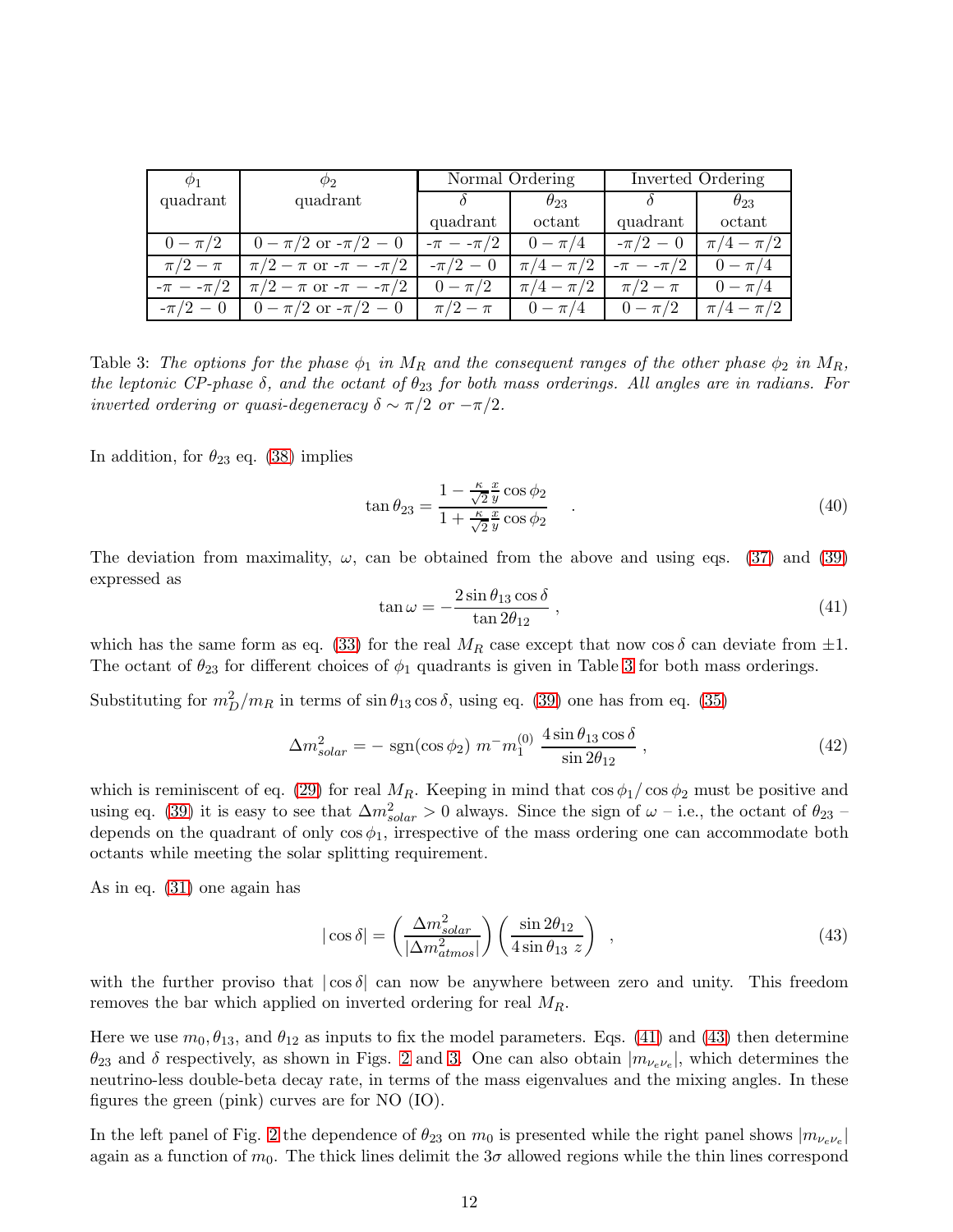

<span id="page-12-0"></span>Figure 2:  $\theta_{23}$  *(left panel) and*  $|m_{\nu_e \nu_e}|$ , the quantity controlling neutrino-less double-beta decay, in eV *(right panel) as a function of the lightest neutrino mass m<sub>0</sub> <i>(in eV). The green (pink) curves are for NO (IO). The 3*σ *allowed region is between the thick curves while the thin curves are for the best-fit input values. The solid (dashed) curves are for the first (second) octant of*  $\theta_{23}$ .

to the best-fit values of input parameters. The solid (dashed) curves are for the first (second) octant of  $\theta_{23}$ . The thick and thin curves for IO overlap and cannot be distinguished. As expected from eq. [\(41\)](#page-11-1)  $\theta_{23}$  is symmetric about  $\pi/4$ . The experimental  $3\sigma$  bounds on  $\theta_{23}$  for both octants determine a minimum permitted  $m_0$  for NO. For IO there is no such lower bound. Planned experiments to measure the neutrino mass [\[19\]](#page-22-3) are sensitive to  $m_0$  not less than [2](#page-12-0)00 meV. From Fig. 2 it is seen that at such a scale the two mass orderings have close predictions, which is a reflection of quasi-degeneracy.

In the left panel of Fig. [3](#page-13-0) we show the dependence of  $\delta$  on  $m_0$  for both NO and IO. The line-type conventions are the same as in Fig. [2.](#page-12-0) As noted in Table [3](#page-11-0) and eq.  $(39)$ ,  $\delta$  can be in any of the four quadrants depending on the choice of  $\phi_1$ . Eq. [\(43\)](#page-11-2) indicates that for all these four cases, namely,  $\pm \delta$ and  $\pm(\pi-\delta)$ , the dependence of  $|\cos\delta|$  on  $m_0$  is identical for a chosen mass ordering. Keeping this in mind, Fig. [3](#page-13-0) (left panel) has been plotted with  $\delta$  in the first quadrant. For  $m_0$  smaller than ~ 10 meV, δ differs significantly for the two orderings. As expected from Fig. [1,](#page-9-1) the real  $M_R$  limit, i.e., δ = 0, is obtained only for NO.

The variation of  $\delta$  with  $\sin^2 2\theta_{13}$  obtained from eq. [\(42\)](#page-11-3) for both mass orderings for two representative values of  $m_0 = 0.5$  eV (solid curves) and 2.5 meV (dashed curves) is shown in the right panel of Fig. [3.](#page-13-0) Here the best-fit values of the two mass splittings and  $\theta_{12}$  have been used. The allowed range of  $\sin^2 2\theta_{13}$  from the global fits at  $3\sigma$  (1 $\sigma$ ) is bounded by the blue solid (dot-dashed) vertical lines. Note that in all cases there are solutions for  $\delta$  in every quadrant. For IO  $\delta$  remains close to  $\pm \pi/2$  for all  $m_0$ . For NO, with  $m_0 = 0.5$  eV, which is in the quasi-degenerate region,  $\delta$  is the same as for IO while for  $m_0 = 2.5$  meV one finds  $\delta$  around 0 or  $\pm \pi$  and that too for a limited range of sin<sup>2</sup> 2 $\theta_{13}$ . In this panel we have also shown 90% C.L. exclusion limits in the  $\sin^2 2\theta_{13} - \delta$  plane – dotted curves – identified by the T2K collaboration. The regions to the left of the curves are disfavoured. Notice that  $\delta = -\pi/2$  is preferred, which in our model is consistent with IO for all masses but a limited range of  $\sin^2 2\theta_{13}$  while for NO though the full range of the latter is consistent one must have  $m_0 \geq 100$  meV. More precise measurements of neutrino parameters will test this model closely.

Finally, it is noteworthy that the phase  $\phi_2$  enters only in three places: in the combination  $x \cos \phi_2/y$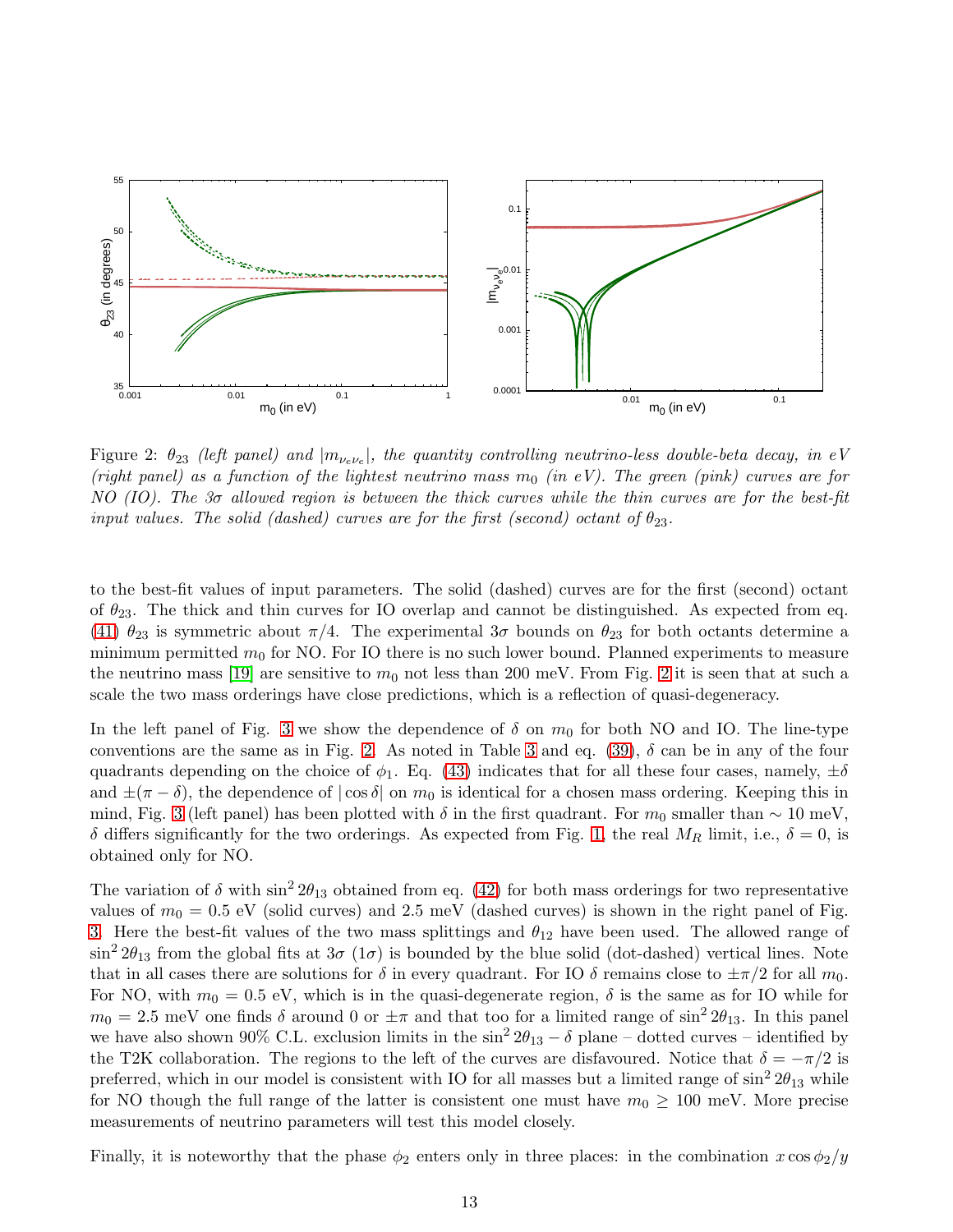

<span id="page-13-0"></span>Figure 3: *The CP-phase* δ *from this model. The green (pink) curves are for NO (IO). Left:* δ *as a function of* m<sup>0</sup> *in eV. The line-type conventions are as in Fig. [2.](#page-12-0) Results are shown only for the first quadrant. Right: The blue vertical solid (dot-dashed) lines are the*  $3\sigma$  *(1* $\sigma$ *) allowed ranges of*  $\sin^2 2\theta_{13}$ *from global fits.* Dependence of  $\delta$  for  $m_0 = 0.5$  eV  $(m_0 = 2.5 \ meV)$  on  $\sin^2 2\theta_{13}$  *within the allowed range are the solid (dashed) lines. The curves for*  $m_0 = 0.5$  *eV for the two orderings overlap. Also shown are the 90% C.L. curves (dotted) obtained by T2K [\[18\]](#page-22-2) which disallow the region to their left.*

in the expressions for tan  $2\theta_{12}$  and tan  $\theta_{23}$  - eqs. [\(37\)](#page-10-3) and [\(40\)](#page-11-4), and as sgn(cos  $\phi_2$ ) in the formula for the solar splitting – eq. [\(42\)](#page-11-3). So, its effect can be entirely subsumed by redefining  $\cos \phi_2/y \rightarrow 1/y$  and permitting y to be both positive and negative. Therefore for complex  $M_R$  the free input parameters are really  $m_0, \kappa, y/x$  and  $\phi_1$  which determine the three mixing angles, the solar mass splitting, and the CP-phase  $\delta$ .

Before concluding, we would like to make a comment on our choice of  $M_R$ . In eq. [\(16\)](#page-6-4) two four-zero textures,  $M_1$  and  $M_2$ , were identified both of which could be admissible for  $M_R$ . We had chosen  $M_1$  for this work. If instead, we had chosen  $M_2$  then the discussion would go through essentially unchanged except for the replacement  $\kappa \to -\kappa$ .

# V Conclusions

We have proposed a model for neutrino masses and lepton mixing which relies on an underlying  $A4$ symmetry. All masses are generated from A4 invariant Yukawa couplings. There are contributions to the neutrino masses from both Type-I and Type-II see-saw terms of which the latter is dominant. It generates the atmospheric mass splitting and keeps the mixing angles either maximal, e.g.,  $\pi/4$  for  $\theta_{23}$ , or vanishing, for  $\theta_{13}$  and  $\theta_{12}$ . The solar splitting is absent. The Type-I see-saw contribution, which is treated perturbatively, results in  $\theta_{13}$ ,  $\theta_{12}$ , and  $\theta_{23}$  consistent with the global fits and generates the solar splitting. Both octants of  $\theta_{23}$  are permitted. Testable relationships between these quantities, characteristic of this model, are derived. As another example, inverted ordering of neutrino masses is correlated with a near-maximal CP-phase  $\delta$  and allows arbitrarily small neutrino masses. For normal ordering  $\delta$  can vary over the entire range and approaches maximality in the quasi-degenerate limit. The lightest neutrino mass cannot be lower than a few meV in this case.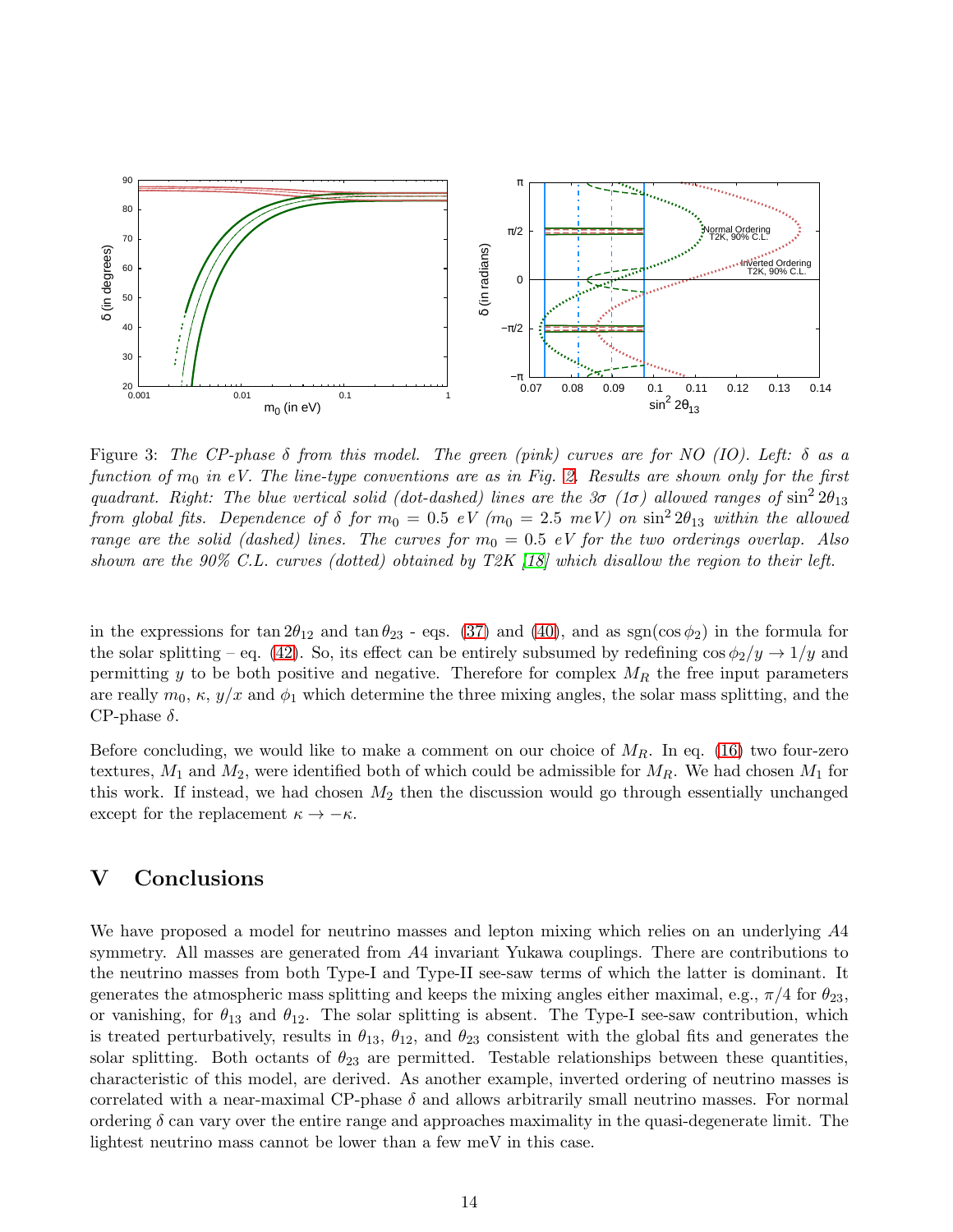While this paper was being finalised,  $NO\nu A$  announced [\[20\]](#page-22-4) their preliminary results based on the equivalent of 2.74  $\times 10^{20}$  p.o.t. With  $\sin^2 \theta_{23} = 0.50$  the data favour NO and at 90% CL indicate  $\delta$ between  $-\pi$  to 0 with a preference for  $\delta \sim -\pi/2$ . As seen from Fig. [3](#page-13-0) this is consistent with our model, with  $\delta \sim -\pi/2$  favouring  $m_0$  in the quasi-degenerate regime, i.e.,  $m_0 \geq \mathcal{O}(0.1 \text{ eV})$ . If this result is confirmed by further analysis then the model will require neutrino masses to be in a range to which ongoing experiments will be sensitive [\[21\]](#page-22-5).

Acknowledgements: SP acknowledges support from CSIR, India. AR is partially funded by the Department of Science and Technology Grant No. SR/S2/JCB-14/2009.

# Appendix: The scalar potential minimization

In this Appendix we discuss the nature of the scalar potential of the model in some detail. We also identify the conditions which must be satisfied by the parameters of the potential so that the *vev*s take the values considered in the model. Needless to say, the conditions ensure that the potential is locally minimized by this choice. To check whether it is also a *global* minimum is beyond the scope of this  $paper<sup>11</sup>$  $paper<sup>11</sup>$  $paper<sup>11</sup>$ .

The scalars listed in Table 2 have fields transforming under  $A4$ ,  $SU(2)<sub>L</sub>$ , and  $U(1)<sub>Y</sub>$  which also carry a lepton number. The scalar potential has to be of the most general quartic form which is a singlet under all these symmetries. Below we include all terms that are permitted by the symmetries. Invariance under  $SU(2)_L$ ,  $U(1)_Y$  and lepton number are easy to verify.

#### A.1 A4 invariants: Notation and generalities

Here we give a brief account of our notation and the A4-invariant terms. First recall that there are scalars which transform as  $1, 1', 1'',$  and 3 under A4. One must include in the potential up to quartics in these fields which give rise to A4 singlets. The product rules of the one-dimensional representations 1, 1 ′ and 1′′ are simple, it is the A4 triplet which requires some discussion. To this end consider two A4 triplet fields  $A \equiv (a_1, a_2, a_3)^T$  and  $B \equiv (b_1, b_2, b_3)^T$  where  $a_i, b_i$  may have  $SU(2)_L \times U(1)_Y$ transformation properties which we suppress here. As noted in eq.  $(3)$ , combining A and B one can obtain

<span id="page-14-0"></span>
$$
3_A \otimes 3_B = 1 \oplus 1' \oplus 1'' \oplus 3 \oplus 3 . \tag{A.1}
$$

We denote the irreducible representations on the right-hand-side by  $O_1(A, B)$ ,  $O_2(A, B)$ ,  $O_3(A, B)$ ,  $T_s(A, B)$  and  $T_a(A, B)$ , respectively, where, as noted in eqs.  $(4, 5)$  $(4, 5)$ 

$$
O_1(A, B) \equiv 1 = a_1b_1 + a_2b_2 + a_3b_3 \equiv \rho_{1ij}a_ib_j ,\n O_2(A, B) \equiv 1' = a_1b_1 + \omega^2 a_2b_2 + \omega a_3b_3 \equiv \rho_{3ij}a_ib_j ,\n O_3(A, B) \equiv 1'' = a_1b_1 + \omega a_2b_2 + \omega^2 a_3b_3 \equiv \rho_{2ij}a_ib_j , \qquad (A.2)
$$

and

$$
T_s(A, B) \equiv 3 = \left(\frac{a_2b_3 + a_3b_2}{2}, \frac{a_3b_1 + a_1b_3}{2}, \frac{a_1b_2 + a_2b_1}{2}\right)^T,
$$

<span id="page-14-1"></span><sup>&</sup>lt;sup>11</sup>For example, the global minima of the relatively simple case of one A4 triplet  $SU(2)_L$  doublet scalar multiplet have been identified in [\[22\]](#page-22-6) and used in the context of a model for leptons in [\[23\]](#page-22-7).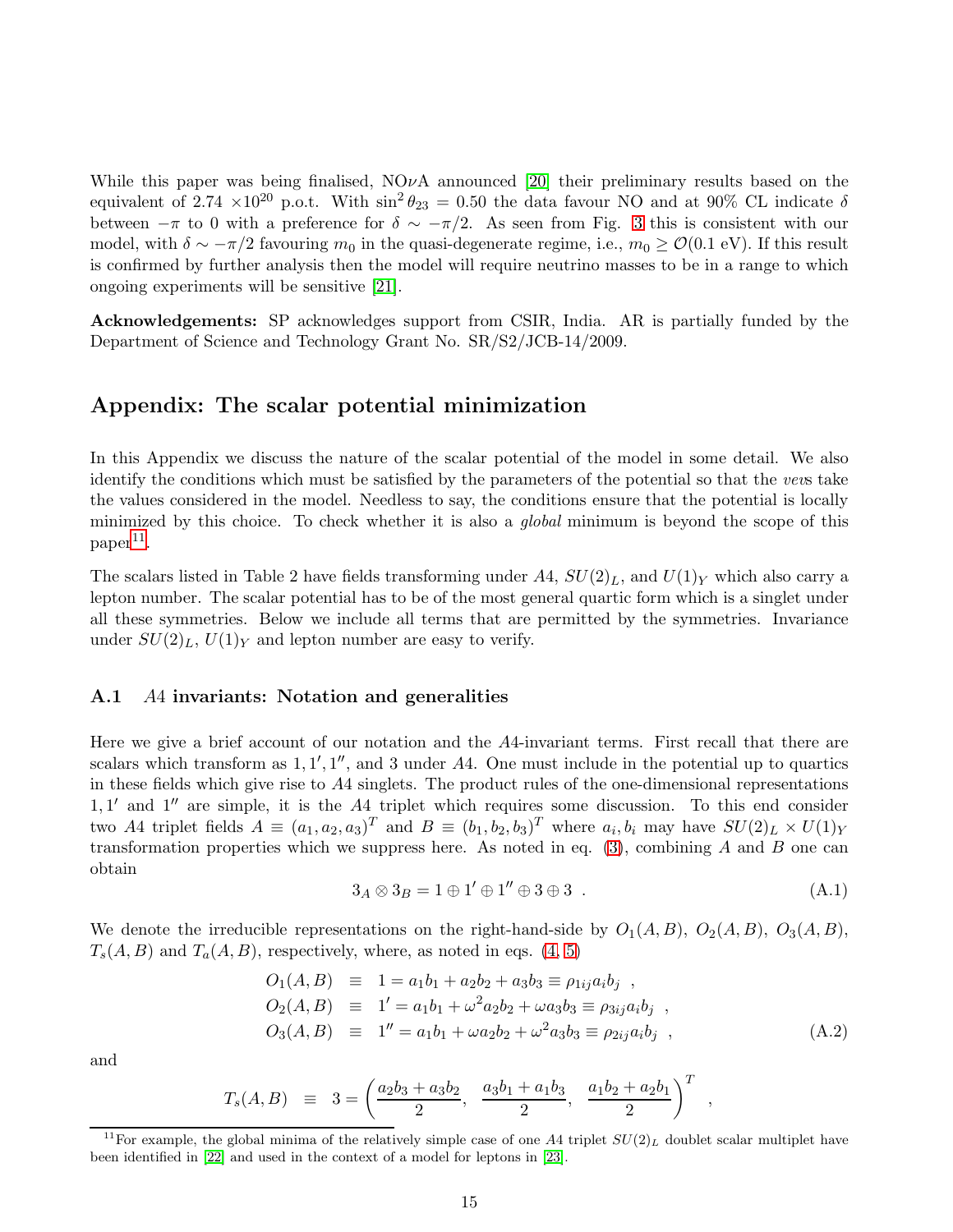$$
T_a(A, B) \equiv 3 = \left(\frac{a_2b_3 - a_3b_2}{2}, \frac{a_3b_1 - a_1b_3}{2}, \frac{a_1b_2 - a_2b_1}{2}\right)^T
$$
 (A.3)

Note that  $O_3(A^{\dagger}, A) = [O_2(A^{\dagger}, A)]^{\dagger}$  and  $T_a(A, A) = 0$ .

The scalar potential can be written in this notation keeping in mind the following:

- No two scalar multiplets have all quantum numbers the same. So terms in the potential cannot be related by replacing any one field by some other.
- Neither is there a scalar which is a singlet under all the symmetries.

Thus the scalar potential can consist of terms of the following forms (displaying only A4 behaviour):

- 1. Quadratic:  $W^{\dagger}W$ ,
- 2. Cubic:  $X_i X'_j X''_k, X_i X_j X_k, X'_i X'_j X'_k, X''_i X''_j X''_k, O_1(Y_i, Y_j) X_k, O_2(Y_i, Y_j) X''_k, O_3(Y_i, Y_j) X'_k$ ,
- 3. Quartic:

 $(W_i^{\dagger}W_i)(W_j^{\dagger}W_j), (X_iX_j)(X_kX_l), (X_iX_j)(X_k'X_l''), (X_i'X_j'')(X_k'X_l''), (X_i'X_j')(X_k'X_l), (X_i''X_j')(X_k''X_l),$  $O_1(Y_i, Y_j)X_kX_l, O_1(Y_i, Y_j)X_k'X_l'', O_2(Y_i, Y_j)X_k'X_l', O_2(Y_i, Y_j)X_kX_l'',$  $O_3(Y_i, Y_j)X_k''X_l'', O_3(Y_i, Y_j)X_kX_l',$  $\iota$ ,  $\cup$ 3( $\iota$ <sub>i</sub>,  $\iota$ <sub>j</sub>) $\Lambda$ <sub>k</sub> $\Lambda$ <sub>l</sub>  $O_1(Y_i,Y_j)O_1(Y_k,Y_l), O_2(Y_i,Y_j)^\dagger O_2(Y_k,Y_l), O_3(Y_i,Y_j)^\dagger O_3(Y_k,Y_l), O_2(Y_i,Y_j)O_3(Y_k,Y_l),$  $O_1(T_s(Y_i,Y_j),T_s(Y_k,Y_l)), O_1(T_s(Y_i,Y_j),T_a(Y_k,Y_l)), O_1(T_a(Y_i,Y_j),T_a(Y_k,Y_l)).$  $O_1(T_s(Y_i,Y_j),Y_k)X_l, O_2(T_s(Y_i,Y_j),Y_k)X_l'', O_3(T_s(Y_i,Y_j),Y_k)X_l',$  $O_1(T_a(Y_i,Y_j),Y_k)X_l, O_2(T_a(Y_i,Y_j),Y_k)X_l'', O_3(T_a(Y_i,Y_j),Y_k)X_l'.$ 

In the above W is any field, X, X', and X'' stand for generic fields transforming as 1, 1', and 1'' under A4 while Y is a generic A4 triplet field. We have not separately listed the invariants formed using  $X^{\dagger}$ ,  $X^{\prime \dagger}$ ,  $X^{\prime \prime \dagger}$ , and  $Y^{\dagger}$ .

Because of the large number of scalar fields in our model – e.g.,  $SU(2)_L$  singlets, doublets, and triplets – the scalar potential has many terms. To simplify this discussion, we exclude cubic terms in the fields and take all couplings in the potential to be real. For ease of presentation, we list the potential in separate pieces: (a) those restricted to any one  $SU(2)_L$  sector, and (b) those coupling scalars of different  $SU(2)_L$ sectors. Since the *vev* of the  $SU(2)_L$  singlets, which are responsible for the right-handed neutrino mass, are much larger than that of the other scalars, in the latter category we keep only the terms which couple the singlet fields to either the doublet or the triplet sectors.

## A.2  $SU(2)_L$  Singlet Sector:

In the  $SU(2)_L$  singlet scalar sector there is an A4 triplet  $\hat{\Delta}^R$  and another scalar  $\Delta_3^R$  that transforms as a 1''. Eq. [\(A.1\)](#page-14-0) shows that two  $\hat{\Delta}^R$  triplets can combine to give different A4 irreducible representations. For this purpose we introduce the notations:

$$
O_1^{ss} \equiv O_1(\hat{\Delta}^{R\dagger}, \hat{\Delta}^{R}); \ O_2^{ss} \equiv O_2(\hat{\Delta}^{R\dagger}, \hat{\Delta}^{R}); \ T_s^{ss} \equiv T_s(\hat{\Delta}^R, \hat{\Delta}^{R}). \tag{A.4}
$$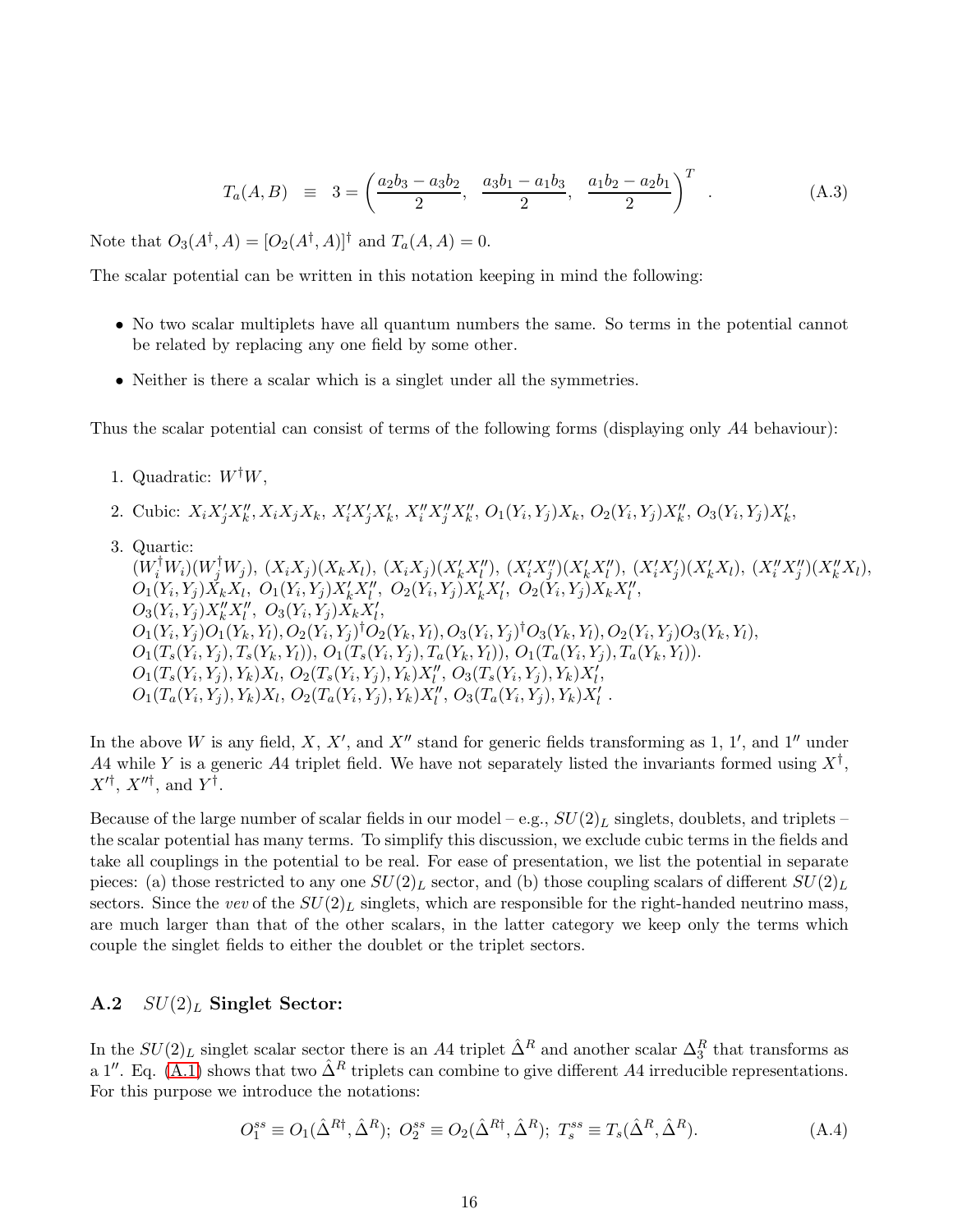Generically, we will use the notation  $\widetilde{O}_i$  or  $\widetilde{T}_{s,a}$  if the second A4 triplet field in the argument is replaced by its hermitian conjugate. For example, here

$$
\widetilde{O}_3^{ss} \equiv O_3(\hat{\Delta}^{R\dagger}, \hat{\Delta}^{R\dagger}) \text{ and } \widetilde{T}_s^{ss} \equiv T_s(\hat{\Delta}^R, \hat{\Delta}^{R\dagger}). \tag{A.5}
$$

We will also require the combinations:

$$
\mathcal{O}_2^{ss} \equiv O_2(\hat{\Delta}^R, T_s^{ss\dagger}).\tag{A.6}
$$

From the  $A4$  singlet  $\Delta_3^R$  one can make the combination

$$
Q_3^{ss} \equiv \Delta_3^{R\dagger} \Delta_3^R \t\t(A.7)
$$

which is obviously a singlet under all the symmetries.

Using this notation the most general scalar potential of this sector is given by:

<span id="page-16-0"></span>
$$
V_{singlet} = m_{\Delta_3^R}^2 Q_3^{ss} + m_{\hat{\Delta}^R}^2 O_1^{ss} + \frac{1}{2} \lambda_1^s \left[ Q_3^{ss} \right]^2 + \frac{1}{2} \lambda_2^s \left\{ \left[ O_1^{ss} \right]^2 + \left( O_2^{ss} \right)^\dagger O_2^{ss} + O_1(T_s^{ss}, T_s^{sst}) \right\} + \frac{1}{2} \lambda_3^s \left[ Q_3^{ss} O_1^{ss} \right] + \lambda_4^s \left[ \mathcal{O}_2^{ss} \Delta_3^R + \text{ h.c.} \right] + \lambda_5^s \left[ \tilde{O}_3^{ss} \Delta_3^R \Delta_3^R + \text{ h.c.} \right] .
$$
 (A.8)

In the above, we have taken  $\lambda_2^s$  as the common coefficient of the different A4-singlets that can be obtained from the combination of two  $\hat{\Delta}^R$  and two  $(\hat{\Delta}^R)^{\dagger}$  fields. We also follow a similar principle for the fields with other  $SU(2)_L$  behaviour.

#### A.3  $SU(2)<sub>L</sub>$  Doublet Sector:

The  $SU(2)_L$  doublet scalar sector comprises of the two fields  $\Phi$  and  $\eta$  transforming as 3 and 1 under A4 respectively. Recall that  $\Phi$  and  $\eta$  have opposite hypercharge. In analogy to the singlet sector we denote the required  $A4$  triplet  $\Phi$  combinations as:

$$
O_1^{dd} \equiv O_1(\Phi^\dagger, \Phi); O_2^{dd} \equiv O_2(\Phi^\dagger, \Phi); T_s^{dd} \equiv T_s(\Phi, \Phi), \tag{A.9}
$$

and from the A4 singlet  $\eta$ 

$$
Q_{\eta}^{dd} \equiv \eta^{\dagger} \eta \quad . \tag{A.10}
$$

The potential for this sector is:

<span id="page-16-1"></span>
$$
V_{doublet} = m_{\eta}^{2} Q_{\eta}^{dd} + m_{\Phi}^{2} O_{1}^{dd} + \frac{1}{2} \lambda_{1}^{d} \left[ Q_{\eta}^{dd} \right]^{2} + \frac{1}{2} \lambda_{2}^{d} \left\{ [O_{1}^{dd}]^{2} + \{ O_{2}^{dd} \}^{\dagger} O_{2}^{dd} \right. \\ + O_{1}(T_{s}^{dd}, T_{s}^{dd}) \left\} + \frac{1}{2} \lambda_{3}^{d} \left[ Q_{\eta}^{dd} O_{1}^{dd} \right]. \tag{A.11}
$$

## A.4  $SU(2)_L$  Triplet Sector:

The  $SU(2)_L$  triplet sector consists of four fields, viz,  $\hat{\Delta}^L$ ,  $\Delta_1^L$ ,  $\Delta_2^L$  and  $\Delta_3^L$  transforming as 3, 1, 1', 1'' under A4.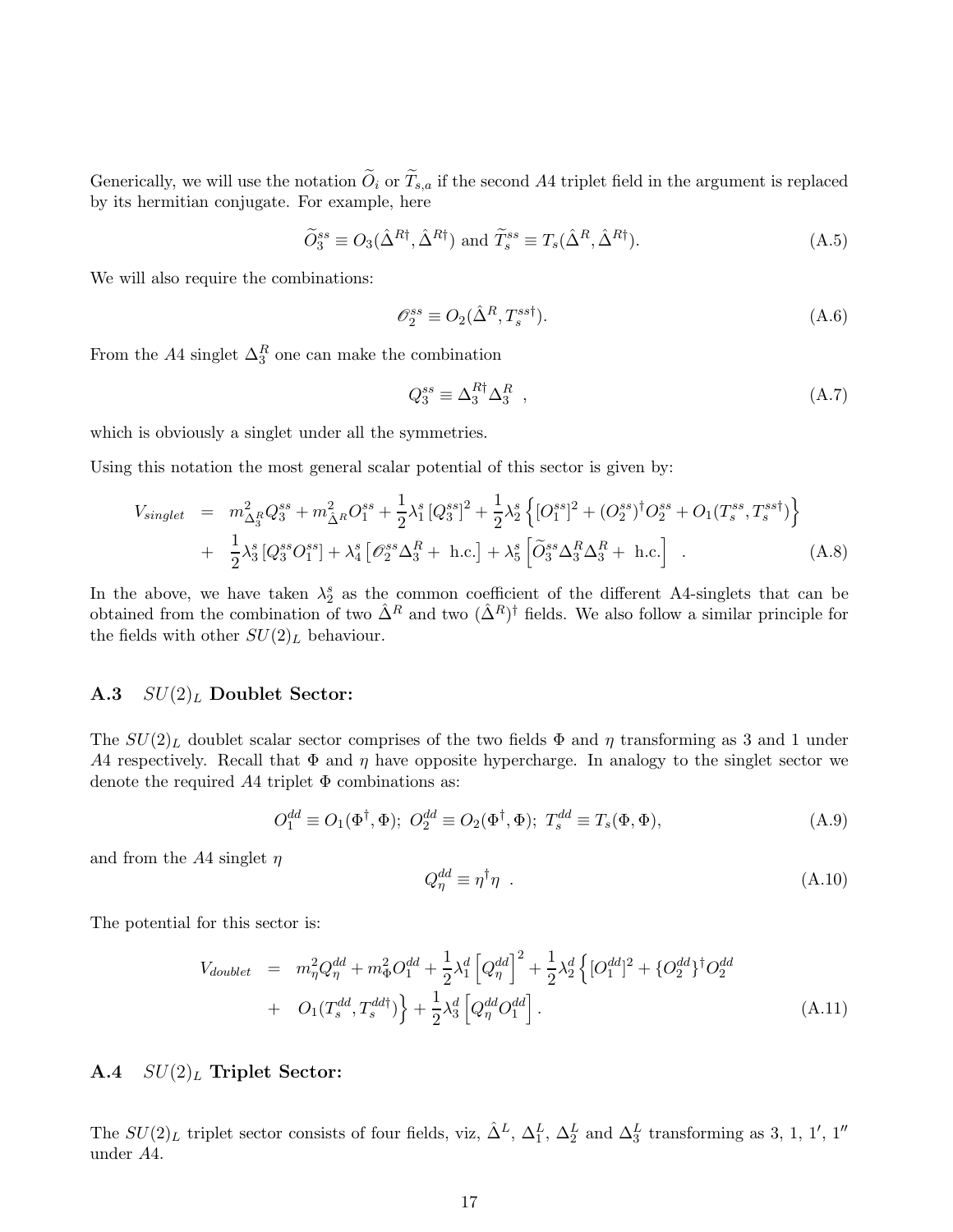We define

$$
O_1^{tt} \equiv O_1(\hat{\Delta}^{L\dagger}, \hat{\Delta}^{L}); O_2^{tt} \equiv O_2(\hat{\Delta}^{L\dagger}, \hat{\Delta}^{L}); T_s^{tt} \equiv T_s(\hat{\Delta}^{L}, \hat{\Delta}^{L}),
$$
\n(A.12)

$$
Q_i^{tt} \equiv \Delta_i^{L\dagger} \Delta_i^L \quad , \quad (i = 1, 2, 3), \tag{A.13}
$$

and

$$
\mathcal{O}_i^{tt} \equiv O_i(\hat{\Delta}^L, T_s^{tt\dagger}) \quad (i = 1, 2, 3). \tag{A.14}
$$

The scalar potential for this sector:

$$
V_{triplet} = \sum_{i=1}^{3} m_{\Delta_i^L}^2 Q_i^{tt} + m_{\tilde{\Delta}^L}^2 O_1^{tt} + \frac{1}{2} \sum_{i=1}^{3} \lambda_{1_i}^t [Q_i^{tt}]^2 + \frac{1}{2} \sum_{k < j, k=1}^{2} \sum_{j=2}^{3} \lambda_{2jk}^t Q_j^{tt} Q_k^{tt} + \frac{1}{2} \lambda_3^t \left\{ [O_1^{tt}]^2 + \{O_2^{tt}\}^\dagger O_2^{tt} + O_1(T_s^{tt}, T_s^{tt}) \right\} + \frac{1}{2} \sum_{i=1}^{3} \lambda_{4_i}^t [Q_i^{tt} O_1^{tt}] + \lambda_5^t [\mathscr{O}_1^{tt} \Delta_1^L + \text{ h.c.}] + \lambda_6^t [\mathscr{O}_3^{tt} \Delta_2^L + \text{ h.c.}] + \lambda_7^t [\mathscr{O}_2^{tt} \Delta_3^L + \text{ h.c.}] + \sum_{i=1}^{3} \lambda_{8_i}^t [\tilde{O}_i^{tt} \Delta_i^L \Delta_i^L + \text{ h.c.}] + \left[ \lambda_{91}^t \tilde{O}_1^{tt} \Delta_2^L \Delta_3^L + \text{ h.c.} + \text{ cyclic} \right] . \tag{A.15}
$$

#### A.5 Inter-sector terms:

So far, we have listed the terms in the potential that involve scalar fields which belong to any one of three sectors: singlets, doublets, or triplets of  $SU(2)_L$ . Besides these, there will also be terms in the scalar potential which involve fields from multiple sectors. Below we list the terms which arise from couplings of the singlet sector with either the doublet or the triplet sector. The other inter-sector terms – doublet-triplet type – are dropped. Since the vacuum expectation values of the singlet fields are by far the largest this is not an unreasonable approximation.

#### A.5.1 Inter-sector Singlet-Doublet terms:

It is useful to define,

$$
\widetilde{T}_s^{ss} \equiv T_s(\hat{\Delta}^R, \hat{\Delta}^{R\dagger}), \text{ and } \widetilde{T}_s^{dd} \equiv T_s(\Phi, \Phi^\dagger), \tag{A.16}
$$

and

$$
O_{1S}^{sd} \equiv O_1(\widetilde{T}_s^{dd}, \widetilde{T}_s^{ss}); \ \mathcal{O}_3^{sd} \equiv O_3(\hat{\Delta}^R, \widetilde{T}_s^{dd}) \ . \tag{A.17}
$$

For simplicity, we do not keep the combinations  $\widetilde{T}_a^{ss} \equiv T_a(\hat{\Delta}^R, \hat{\Delta}^{R\dagger})$  and  $\widetilde{T}_a^{dd} \equiv T_a(\Phi, \Phi^{\dagger})$ .

In terms of the above:

<span id="page-17-0"></span>
$$
V_{sd} = \frac{1}{2} \lambda_1^{sd} \left[ Q_3^{ss} Q_\eta^{dd} \right] + \frac{1}{2} \lambda_2^{sd} \left[ Q_3^{ss} O_1^{dd} \right] + \frac{1}{2} \lambda_3^{sd} \left[ Q_\eta^{dd} O_1^{ss} \right] + \lambda_4^{sd} \left[ \{ \mathcal{O}_3^{sd} \}^\dagger \Delta_3^R + h.c. \right] + \frac{1}{2} \lambda_5^{sd} \left[ O_1^{dd} O_1^{ss} + \{ O_2^{sd} \}^\dagger O_2^{dd} + \{ O_2^{dd} \}^\dagger O_2^{ss} + O_{1S}^{sd} \right].
$$
 (A.18)

Here, in the last term, we have made the simplifying assumption that there is a common coupling  $\lambda_5^{sd}$ for the terms in the potential which arise from various combinations of  $(\Phi^{\dagger} \Phi)(\hat{\Delta}^{R\dagger} \hat{\Delta}^{R})$ , each of the four fields being A4 triplets.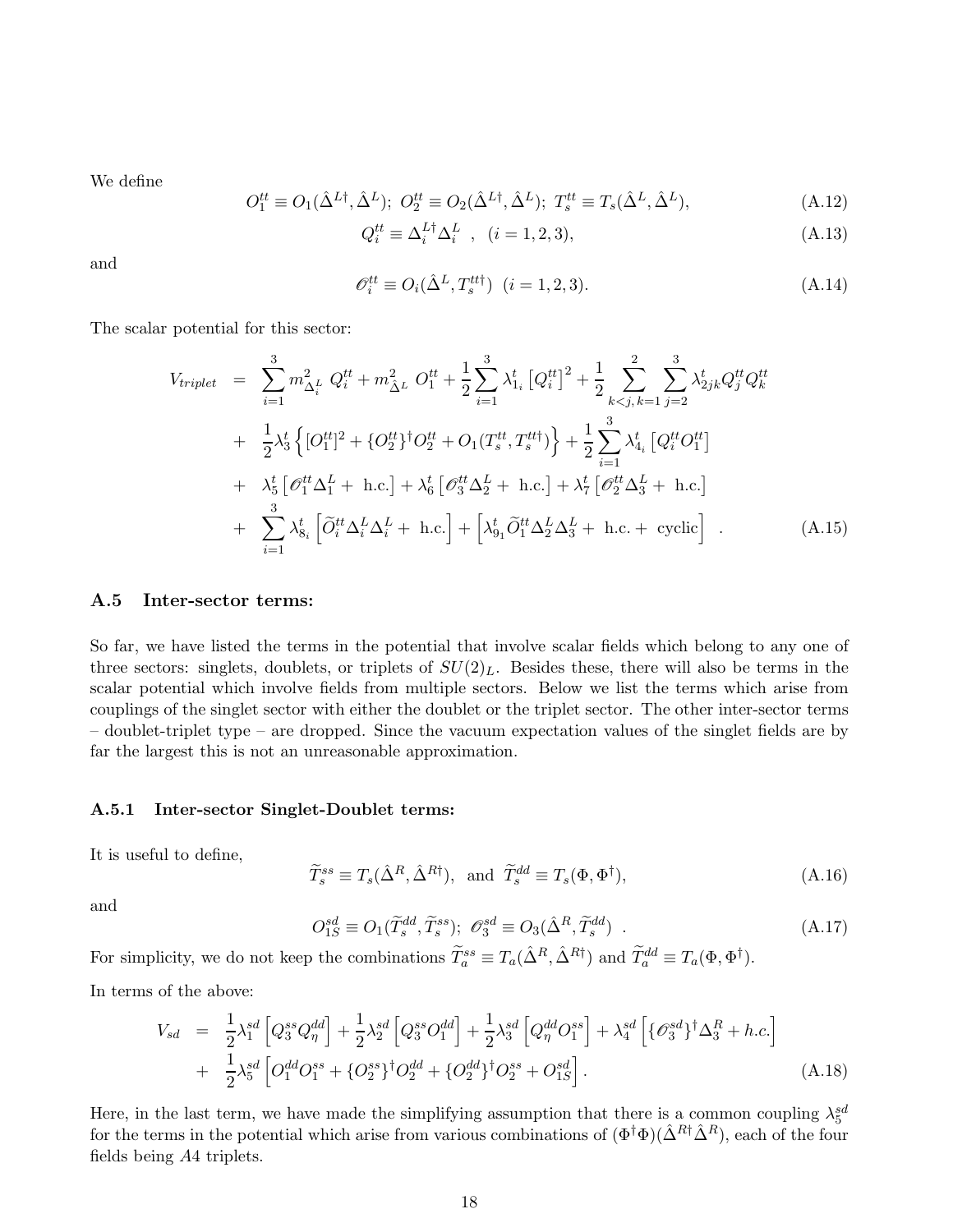#### A.5.2 Inter-sector Singlet-Triplet terms:

For this case the following combinations arise:

$$
O_i^{ts} \equiv O_i(\hat{\Delta}^{R\dagger}, \hat{\Delta}^L) \quad (i = 1, 2, 3); O_{1S}^{ts} \equiv O_1(\widetilde{T}_s^{tt}, \widetilde{T}_s^{ss});
$$
  
\n
$$
O_i^{ts} \equiv O_i(\widetilde{T}_s^{ss}, \hat{\Delta}^L) \quad (i = 1, 2, 3); \widetilde{O}_3^{ts} \equiv O_3(\widetilde{T}_s^{tt}, \hat{\Delta}^R) \quad .
$$
\n(A.19)

In line with the convention introduced earlier:  $\widetilde{O}_i^{ts} \equiv O_i(\hat{\Delta}^{R\dagger}, \hat{\Delta}^{L\dagger})$   $(i = 1, 2, 3)$ .

The intersector potential for this case is given by:

<span id="page-18-2"></span>
$$
V_{ts} = \frac{1}{2} \sum_{i=1}^{3} \lambda_{1i}^{ts} \left[ Q_{3}^{ss} Q_{i}^{tt} \right] + \frac{1}{2} \lambda_{2}^{ts} \left[ Q_{3}^{ss} O_{1}^{tt} \right] + \frac{1}{2} \sum_{i=1}^{3} \lambda_{3i}^{ts} \left[ Q_{i}^{tt} O_{1}^{ss} \right] + \frac{1}{2} \lambda_{4}^{ts} \left[ O_{1}^{tt} O_{1}^{ss} + \left\{ O_{2}^{ss} \right\}^{\dagger} O_{2}^{st} + \left\{ O_{2}^{tt} \right\}^{\dagger} O_{2}^{ss} + O_{1S}^{ts} \right] + \sum_{i=1}^{3} \lambda_{5i}^{ts} \left[ \mathcal{O}_{i}^{ts} \Delta_{i}^{L^{\dagger}} + h.c. \right] + \lambda_{6}^{ts} \left[ \mathcal{O}_{3}^{ts} \Delta_{3}^{R^{\dagger}} + h.c. \right] + \lambda_{7}^{ts} \left[ O_{1}^{ts} \Delta_{3}^{L^{\dagger}} \Delta_{3}^{R} + h.c. \right] + \lambda_{8}^{ts} \left[ O_{2}^{ts} \Delta_{1}^{L^{\dagger}} \Delta_{3}^{R} + h.c. \right] + \lambda_{9}^{ts} \left[ O_{3}^{ts} \Delta_{2}^{L^{\dagger}} \Delta_{3}^{R} + h.c. \right] + \lambda_{10}^{ts} \left[ \mathcal{O}_{3}^{ts} \Delta_{3}^{R} \Delta_{1}^{L} + h.c. \right] + \lambda_{11}^{ts} \left[ \mathcal{O}_{2}^{ts} \Delta_{3}^{R} \Delta_{3}^{L} + h.c. \right] + \lambda_{12}^{ts} \left[ \mathcal{O}_{1}^{ts} \Delta_{3}^{R} \Delta_{2}^{L} + h.c. \right] . \quad (A.20)
$$

## A.6 The minimization conditions:

After having presented the scalar potential we now seek to find the conditions under which the *vev* we have used in the model – see eqs.  $(7)$  and  $(8)$  and Table [2](#page-3-2) – constitute a local minimum. For ready reference the *vev* are:

<span id="page-18-0"></span>
$$
\langle \Phi^0 \rangle = \frac{v}{\sqrt{3}} \begin{pmatrix} 1 \\ 1 \\ 1 \end{pmatrix} , \ \langle \hat{\Delta}^{L0} \rangle = v_L \begin{pmatrix} 1 \\ 0 \\ 0 \end{pmatrix} , \ \langle \hat{\Delta}^{R0} \rangle = v_R \begin{pmatrix} 1 \\ \omega^2 \\ \omega \end{pmatrix} , \tag{A.21}
$$

<span id="page-18-1"></span>
$$
\langle \eta^0 \rangle = u \ , \ \langle \Delta_1^{L0} \rangle = \langle \Delta_2^{L0} \rangle = \langle \Delta_3^{L0} \rangle = u_L \ , \langle \Delta_3^{R0} \rangle = u_R \ . \tag{A.22}
$$

where the  $SU(2)_L$  nature of the fields is suppressed.

It can be seen from eq. [\(A.21\)](#page-18-0) that the A4 triplet fields –  $\hat{\Delta}^{L,R}$  and  $\Phi$  – acquire *vev* which have been shown to be global minima in [\[22\]](#page-22-6). While this is certainly encouraging, that result is for one A4 triplet in isolation. Here there are many other fields and so it is not straight-forward to directly extend the results of [\[22\]](#page-22-6).

In the following we list, sector by sector, the conditions under which the *vev* in eqs. [\(A.21\)](#page-18-0) and [\(A.22\)](#page-18-1) correspond to a minimum.

## A.6.1  $SU(2)<sub>L</sub>$  singlet sector:

The *vev* of the singlet fields  $\hat{\Delta}_i^R$  and  $\Delta_3^R$  are much larger than those of the  $SU(2)_L$  doublet and triplet scalars. So, the contributions to the minimization equations from the inter-sector terms can be neglected.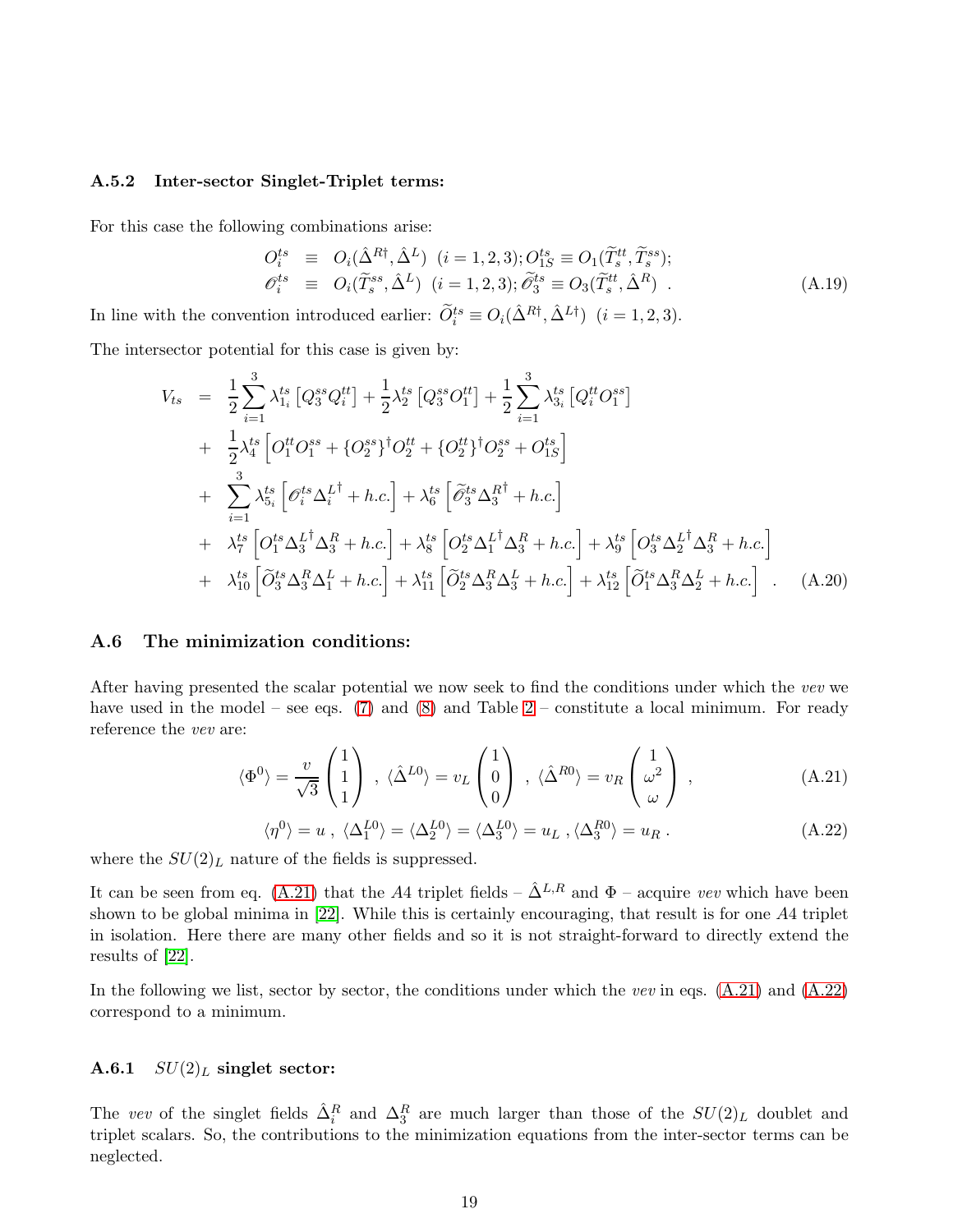Using the singlet sector potential in eq. [\(A.8\)](#page-16-0) and the *vev* in eqs. [\(A.21\)](#page-18-0) and [\(A.22\)](#page-18-1) we get (bearing in mind  $v_R$  is real):

$$
\frac{\partial V_{singlet}|_{min}}{\partial u_R^*} = 0 \Rightarrow u_R \left[ m_{\Delta_3^R}^2 + \lambda_1^s u_R^* u_R + \frac{3}{2} \lambda_3^s v_R^2 \right] + 3v_R^2 \left[ \lambda_4^s v_R + 2\lambda_5^s u_R^* \right] = 0 \quad , \tag{A.23}
$$

and

$$
\frac{\partial V_{singlet}|_{min}}{\partial v_{Ri}^*} = 0
$$
\n
$$
\Rightarrow v_R \left[ m_{\hat{\Delta}^R}^2 + 4\lambda_2^s v_R^2 + \frac{\lambda_3^s}{2} u_R^* u_R + \lambda_4^s v_R (2u_R + u_R^*) + 2\lambda_5^s u_R^2 \right] = 0 \quad . \quad (A.24)
$$

### A.6.2  $SU(2)_L$  doublet sector:

In this sector we have to include the contributions from both the doublet sector itself – eq.  $(A.11)$  – as well as the inter-sector terms in eq. [\(A.18\)](#page-17-0). We define  $V_{\mathscr{D}} = V_{doublet} + V_{sd}$ .

In order that the potential minimum corresponds to the *vev* in eqs. [\(A.21\)](#page-18-0) and [\(A.22\)](#page-18-1) we must have:

<span id="page-19-0"></span>
$$
\frac{\partial V_{\mathscr{D}}|_{min}}{\partial u^*} = 0 \Rightarrow u \left[ 2m_{\eta}^2 + 2\lambda_1^d u^* u + \lambda_3^d v^* v + \lambda_1^{sd} u_R^* u_R + 3\lambda_3^{sd} v_R^2 \right] = 0. \tag{A.25}
$$

and

<span id="page-19-1"></span>
$$
\frac{\partial V_{\mathscr{D}}|_{min}}{\partial v_i^*} = 0
$$
\n
$$
\Rightarrow \frac{v}{\sqrt{3}} \left[ m_{\Phi}^2 + 4\lambda_2^d \left( \frac{v^* v}{3} \right) + \lambda_3^d u^* u + \frac{1}{2} \lambda_2^{sd} u_R^* u_R \right.
$$
\n
$$
+ \lambda_4^{sd} (u_R^* + u_R) v_R + \frac{5}{4} \lambda_5^{sd} v_R^2 \right] = 0.
$$
\n(A.26)

Notice that one has to resort to some degree of fine-tuning to satisfy eqs. [\(A.25\)](#page-19-0) and [\(A.26\)](#page-19-1) which involve both  $SU(2)_L$  doublet and singlet *vev* of quite different magnitudes.

## A.6.3  $SU(2)_L$  triplet sector:

Using eqs. [\(A.8\)](#page-16-0) and [\(A.20\)](#page-18-2) we define  $V_{\mathcal{F}} = V_{triplet} + V_{ts}$ .

In this sector there are a plethora of couplings. To ease the presentation we choose

$$
m_{\Delta_1^L} = m_{\Delta_2^L} = m_{\Delta_3^L} = m_{\Delta^L} \ ; \ \lambda_{11}^t = \lambda_{12}^t = \lambda_{13}^t = \lambda_a^t \ ; \ \lambda_{41}^t = \lambda_{42}^t = \lambda_{43}^t = \lambda_b^t
$$
  
\n
$$
\lambda_{221}^t = \lambda_{232}^t = \lambda_{231}^t = \lambda_c^t \ ; \ \lambda_{81}^t = \lambda_{82}^t = \lambda_{83}^t = \lambda_d^t \ ; \ \lambda_{91}^t = \lambda_{92}^t = \lambda_{93}^t = \lambda_e^t
$$
  
\n
$$
\lambda_{11}^{ts} = \lambda_{12}^{ts} = \lambda_{13}^{ts} = \lambda_a^{ts} \ ; \ \lambda_{31}^{ts} = \lambda_{32}^{ts} = \lambda_{33}^{ts} = \lambda_b^{ts} \ ; \ \lambda_{51}^{ts} = \lambda_{52}^{ts} = \lambda_{53}^{ts} = \lambda_c^{ts}
$$
  
\n
$$
\lambda_{10}^{ts} = \lambda_{11}^{ts} = \lambda_{12}^{ts} = \lambda_d^{ts} \ ; \ \lambda_7^{ts} = \lambda_8^{ts} = \lambda_9^{ts} = \lambda_f^{ts}.
$$
  
\n(A.27)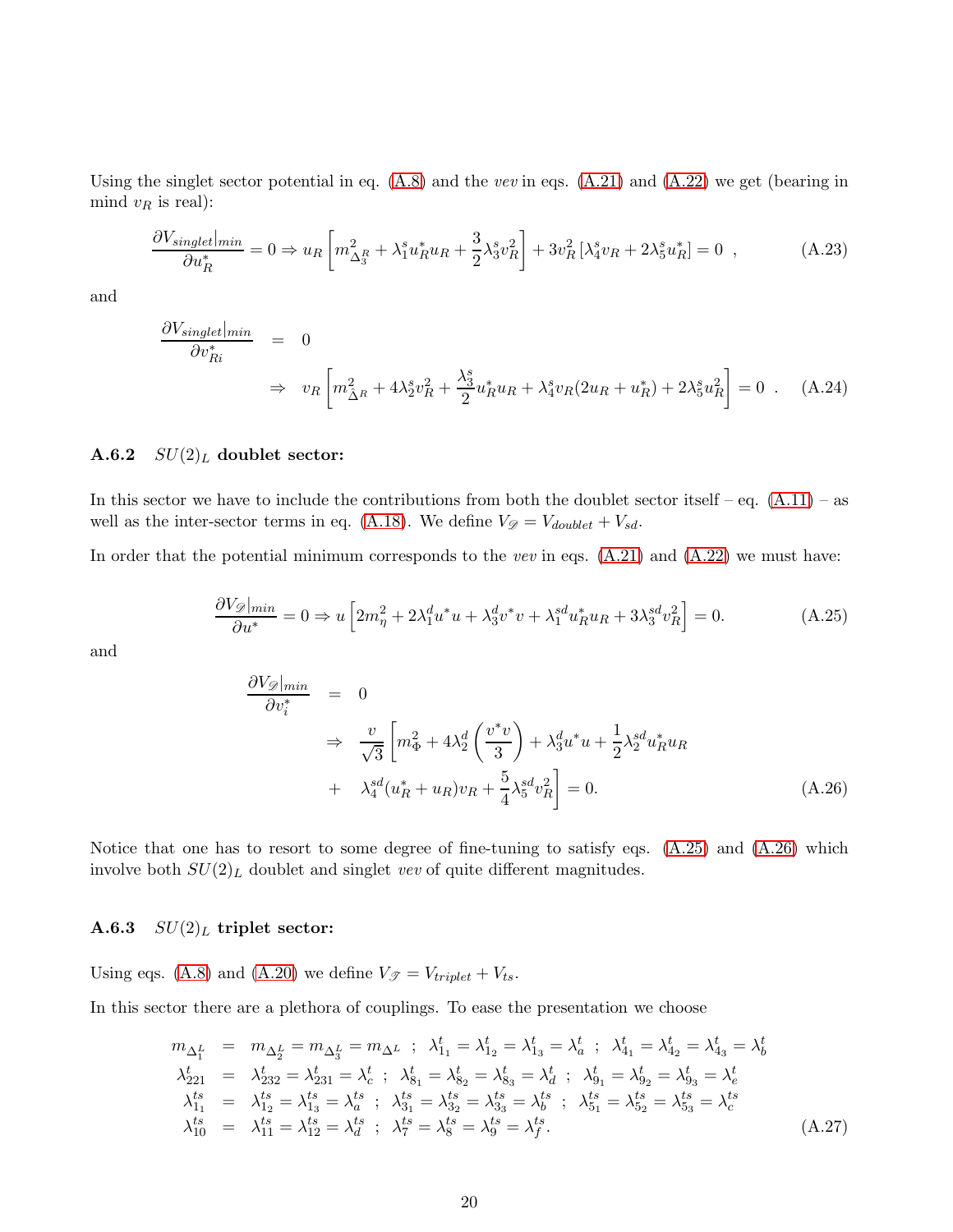For the minimization of  $V_{\mathscr{T}}$  so as to arrive at the *vev* in eqs. [\(A.21\)](#page-18-0) and [\(A.22\)](#page-18-1) one must satisfy:

<span id="page-20-5"></span>
$$
\frac{\partial V_{\mathcal{I}}|_{min}}{\partial u_L^*} = 0
$$
\n
$$
\Rightarrow u_L \left[ m_{\Delta^L}^2 + (\lambda_a^t + \lambda_c^t) u_L^* u_L + \frac{1}{2} \lambda_b^t v_L^* v_L + \frac{1}{2} \lambda_a^t u_R^* u_R + \frac{3}{2} \lambda_b^t v_R^2 \right]
$$
\n
$$
+ 2v_L^2 u_L^* (\lambda_d^t + \lambda_e^t) + v_L v_R \left[ -\frac{1}{2} \lambda_c^t v_R + \lambda_d^t u_R^* + \lambda_f^t u_R \right] = 0. \tag{A.28}
$$

Again:

$$
\frac{\partial V_{\mathscr{F}}|_{min}}{\partial v_{L1}^{*}} = 0
$$
\n
$$
\Rightarrow v_{L} \left[ m_{\Delta L}^{2} + \frac{3}{2} \lambda_{b}^{t} u_{L}^{*} u_{L} + 2 \lambda_{3}^{t} v_{L}^{*} v_{L} + \frac{1}{2} \lambda_{2}^{t s} u_{R}^{*} u_{R} + \frac{3}{2} \lambda_{4}^{t s} v_{R}^{2} \right]
$$
\n
$$
+ u_{L} \left[ 6 u_{L} v_{L}^{*} (\lambda_{d}^{t} + \lambda_{e}^{t}) - \frac{3}{2} \lambda_{e}^{t s} v_{R}^{2} + 3 \lambda_{f}^{t s} u_{R}^{*} v_{R} + 3 \lambda_{d}^{t s} u_{R} v_{R} \right] = 0.
$$
\n(A.29)

Also we have

<span id="page-20-6"></span>
$$
\frac{\partial V_{\mathcal{F}}|_{min}}{\partial v_{L2}^*} = \frac{\partial V_{\mathcal{F}}|_{min}}{\partial v_{L3}^*} = 0
$$
\n
$$
\Rightarrow v_L v_R \left[ -\frac{1}{4} \lambda_4^{ts} v_R + \lambda_6^{ts} (u_R^* + u_R) \right] = 0. \tag{A.30}
$$

Here again fine-tuning is required to ensure that eqs.  $(A.28)$  -  $(A.30)$  are satisfied.

# <span id="page-20-0"></span>References

- [1] For the present status of  $\theta_{13}$  see presentations from Double Chooz, RENO, Daya Bay, MINOS/MINOS+ and T2K at Neutrino 2014. https://indico.fnal.gov/conferenceOtherViews.py?view=standard&confId=8022.
- <span id="page-20-1"></span>[2] B. Brahmachari and A. Raychaudhuri, Phys. Rev. D 86, 051302 (2012) [\[arXiv:1204.5619](http://arxiv.org/abs/1204.5619) [hep-ph]]; S. Pramanick and A. Raychaudhuri, Phys. Rev. D 88, 093009 (2013) [\[arXiv:1308.1445](http://arxiv.org/abs/1308.1445) [hep-ph]].
- <span id="page-20-2"></span>[3] S. Pramanick and A. Raychaudhuri, Phys. Lett. B 746, 237 (2015) [\[arXiv:1411.0320](http://arxiv.org/abs/1411.0320) [hep-ph]]; Int. J. Mod. Phys. A 30, 1530036 (2015) [\[arXiv:1504.01555](http://arxiv.org/abs/1504.01555) [hep-ph]].
- <span id="page-20-4"></span>[4] F. Vissani, JHEP 9811, 025 (1998) [\[hep-ph/9810435\]](http://arxiv.org/abs/hep-ph/9810435). Models with somewhat similar points of view as those espoused here are E. K. Akhmedov, Phys. Lett. B 467, 95 (1999) [\[hep-ph/9909217\]](http://arxiv.org/abs/hep-ph/9909217) and M. Lindner and W. Rodejohann, JHEP 0705, 089 (2007) [\[hep-ph/0703171\]](http://arxiv.org/abs/hep-ph/0703171).
- <span id="page-20-3"></span>[5] For other recent work after the determination of  $\theta_{13}$  see S. Antusch, S. F. King, C. Luhn and M. Spinrath, Nucl. Phys. B 856, 328 (2012) [\[arXiv:1108.4278](http://arxiv.org/abs/1108.4278) [hep-ph]]; B. Adhikary, A. Ghosal and P. Roy, Int. J. Mod. Phys. A 28, 1350118 (2013) [arXiv:1210.5328](http://arxiv.org/abs/1210.5328) [hep-ph]; D. Aristizabal Sierra, I. de Medeiros Varzielas and E. Houet, Phys. Rev. D 87, 093009 (2013) [\[arXiv:1302.6499](http://arxiv.org/abs/1302.6499)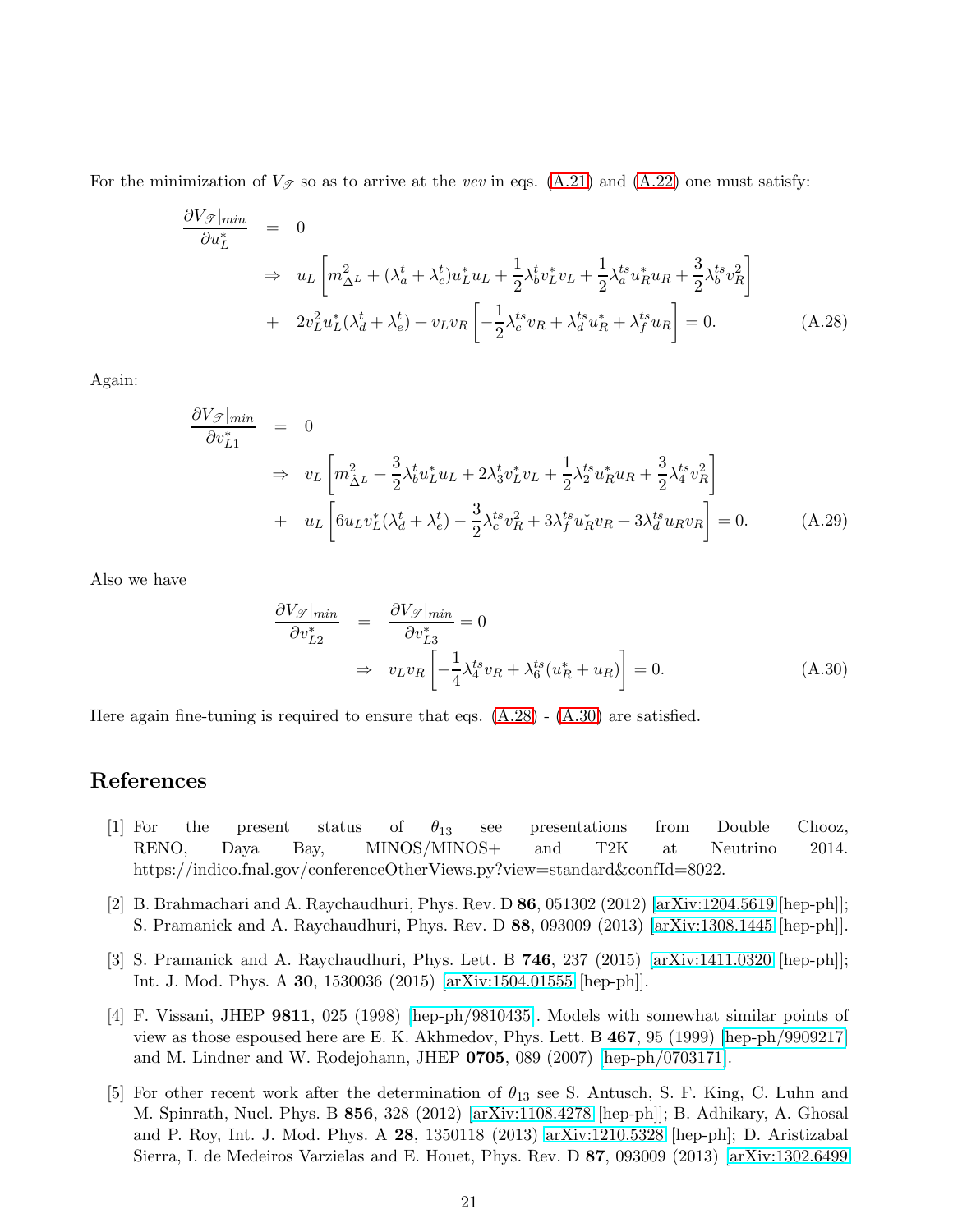[hep-ph]]; R. Dutta, U. Ch, A. K. Giri and N. Sahu, Int. J. Mod. Phys. A 29, 1450113 (2014) [arXiv:1303.3357](http://arxiv.org/abs/1303.3357) [hep-ph]; L. J. Hall and G. G. Ross, JHEP 1311, 091 (2013) [arXiv:1303.6962](http://arxiv.org/abs/1303.6962) [hep-ph]; T. Araki, PTEP 2013, 103B02 (2013) [arXiv:1305.0248](http://arxiv.org/abs/1305.0248) [hep-ph]; A. E. Carcamo Hernandez, I. de Medeiros Varzielas, S. G. Kovalenko, H. Päs and I. Schmidt, Phys. Rev. D 88, 076014 (2013) [\[arXiv:1307.6499](http://arxiv.org/abs/1307.6499) [hep-ph]]; M. -C. Chen, J. Huang, K. T. Mahanthappa and A. M. Wijangco, JHEP 1310, 112 (2013) [\[arXiv:1307.7711\]](http://arxiv.org/abs/1307.7711) [hep-ph]; B. Brahmachari and P. Roy, JHEP 1502, 135 (2015) [\[arXiv:1407.5293](http://arxiv.org/abs/1407.5293) [hep-ph]].

- <span id="page-21-1"></span><span id="page-21-0"></span>[6] For a review see, for example, S. F. King and C. Luhn, Rept. Prog. Phys. 76, 056201 (2013) [\[arXiv:1301.1340](http://arxiv.org/abs/1301.1340) [hep-ph]].
- [7] P. Minkowski, Phys. Lett. B 67, 421 (1977); M. Gell-Mann, P. Ramond and R. Slansky, in *Supergravity*, p. 315, edited by F. van Nieuwenhuizen and D. Freedman, North Holland, Amsterdam, (1979); T. Yanagida, Proc. of the *Workshop on Unified Theory and the Baryon Number of the Universe*, KEK, Japan, (1979); S.L. Glashow, NATO Sci. Ser. B 59, 687 (1980); R.N. Mohapatra and G. Senjanović, Phys. Rev. D  $23$ , 165 (1981).
- <span id="page-21-3"></span><span id="page-21-2"></span>[8] E. Ma and G. Rajasekaran, Phys. Rev. D 64, 113012 (2001) [\[hep-ph/0106291\]](http://arxiv.org/abs/hep-ph/0106291).
- [9] G. Altarelli and F. Feruglio, Nucl. Phys. B 741, 215 (2006) [\[hep-ph/0512103\]](http://arxiv.org/abs/hep-ph/0512103); H. Ishimori, T. Kobayashi, H. Ohki, Y. Shimizu, H. Okada and M. Tanimoto, Prog. Theor. Phys. Suppl. 183, 1 (2010) [\[arXiv:1003.3552](http://arxiv.org/abs/1003.3552) [hep-th]].
- <span id="page-21-4"></span>[10] For a sampling see, for example, F. Bazzocchi, S. Morisi and M. Picariello, Phys. Lett. B 659, 628 (2008) [\[arXiv:0710.2928](http://arxiv.org/abs/0710.2928) [hep-ph]]; E. Ma, Phys. Rev. D 73, 057304 (2006) [\[hep-ph/0511133\]](http://arxiv.org/abs/hep-ph/0511133); P. Ciafaloni, M. Picariello, E. Torrente-Lujan and A. Urbano, Phys. Rev. D 79, 116010 (2009) [\[arXiv:0901.2236](http://arxiv.org/abs/0901.2236) [hep-ph]].
- <span id="page-21-5"></span>[11] E. Ma and D. Wegman, Phys. Rev. Lett. 107, 061803 (2011) [\[arXiv:1106.4269](http://arxiv.org/abs/1106.4269) [hep-ph]]; S. Gupta, A. S. Joshipura and K. M. Patel, Phys. Rev. D 85, 031903 (2012) [\[arXiv:1112.6113](http://arxiv.org/abs/1112.6113) [hep-ph]]; G. C. Branco, R. G. Felipe, F. R. Joaquim and H. Serodio, [arXiv:1203.2646](http://arxiv.org/abs/1203.2646) [hep-ph]; B. Adhikary, B. Brahmachari, A. Ghosal, E. Ma and M. K. Parida, Phys. Lett. B 638, 345 (2006) [\[hep-ph/0603059\]](http://arxiv.org/abs/hep-ph/0603059); B. Karmakar and A. Sil, Phys. Rev. D 91, 013004 (2015) [\[arXiv:1407.5826](http://arxiv.org/abs/1407.5826) [hep-ph]]; E. Ma, Phys. Lett. B 752, 198 (2016) [\[arXiv:1510.02501](http://arxiv.org/abs/1510.02501) [hep-ph]].
- <span id="page-21-7"></span><span id="page-21-6"></span>[12] S. K. Kang and M. Tanimoto, Phys. Rev. D 91, no. 7, 073010 (2015) [\[arXiv:1501.07428](http://arxiv.org/abs/1501.07428) [hep-ph]].
- [13] J. Barry and W. Rodejohann, Phys. Rev. D 81, 093002 (2010) [\[arXiv:1003.2385](http://arxiv.org/abs/1003.2385) [hep-ph]]; J. Barry, W. Rodejohann and H. Zhang, JHEP 1107, 091 (2011) [\[arXiv:1105.3911](http://arxiv.org/abs/1105.3911) [hep-ph]]; A. Adulpravitchai and R. Takahashi, JHEP 1109, 127 (2011) doi:10.1007/JHEP09(2011)127 [\[arXiv:1107.3829](http://arxiv.org/abs/1107.3829) [hep-ph]].
- <span id="page-21-8"></span>[14] R. Gonzalez Felipe, H. Serodio and J. P. Silva, Phys. Rev. D 87, 055010 (2013) [\[arXiv:1302.0861](http://arxiv.org/abs/1302.0861) [hep-ph]].
- <span id="page-21-9"></span>[15] S. F. King and M. Malinsky, Phys. Lett. B 645, 351 (2007) [\[hep-ph/0610250\]](http://arxiv.org/abs/hep-ph/0610250); E. Ma, H. Sawanaka and M. Tanimoto, Phys. Lett. B 641, 301 (2006) [\[hep-ph/0606103\]](http://arxiv.org/abs/hep-ph/0606103); S. Morisi, M. Nebot, K. M. Patel, E. Peinado and J. W. F. Valle, Phys. Rev. D 88, 036001 (2013) [\[arXiv:1303.4394](http://arxiv.org/abs/1303.4394) [hepph]]; S. Morisi, E. Peinado, Y. Shimizu and J. W. F. Valle, Phys. Rev. D 84, 036003 (2011) [\[arXiv:1104.1633](http://arxiv.org/abs/1104.1633) [hep-ph]].